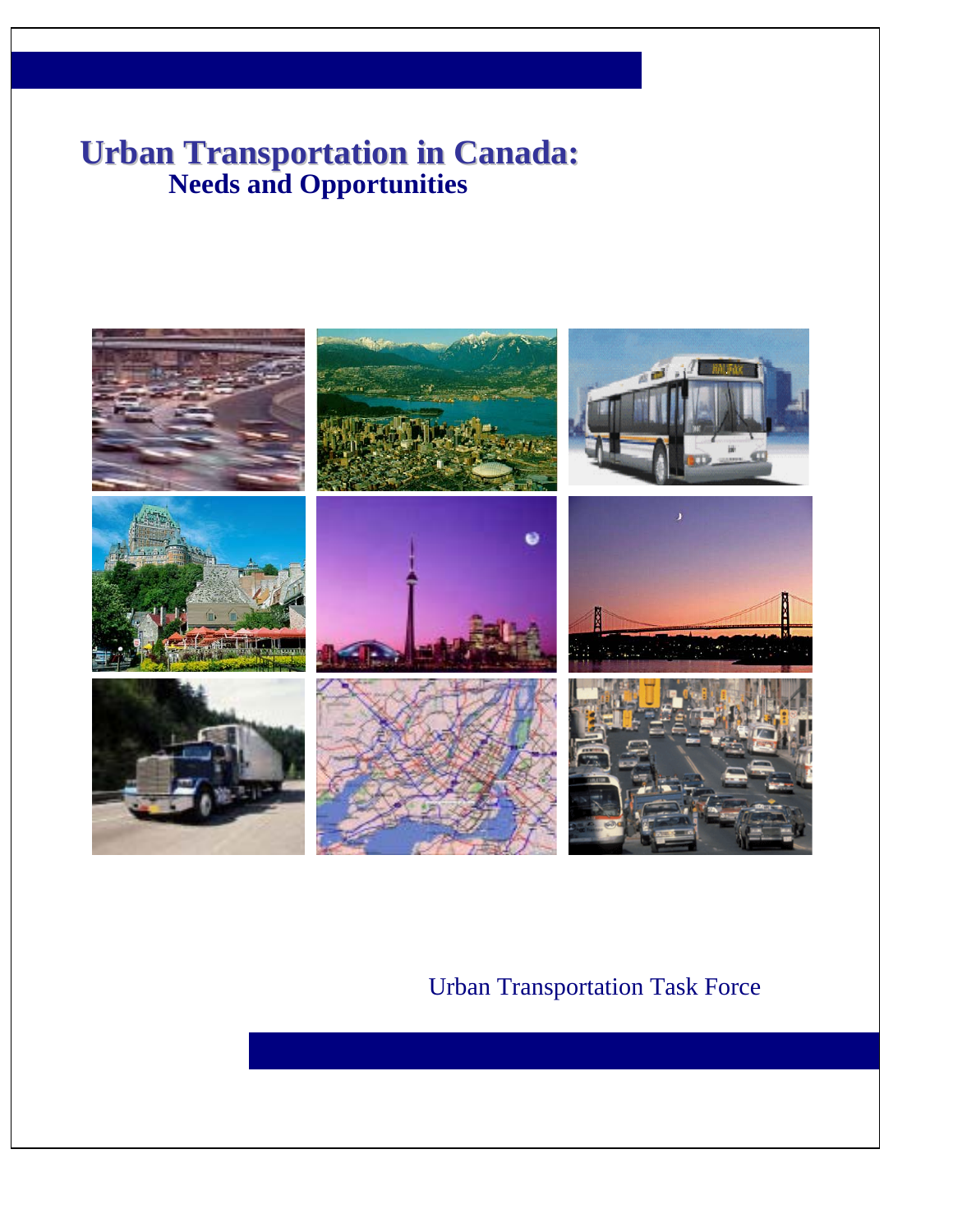#### **Urban Transportation Task Force**

Margaret Grant-McGivney, Chair New Brunswick Department of Transportation

Sarah Wells, Secretary Secretariat, Council of Deputy Ministers Responsible for Transportation and Highway Safety

Fatima Abdulrasul Ontario Ministry of Transportation

Sherry Appleby Newfoundland and Labrador Department of Transportation and Works

Miranda Carlberg Saskatchewan Highways and Transportation

Amar Chadha Manitoba Transportation and Government Services

Roberta Coleman Manitoba Transportation and Government Services

Évangéline Lévesque Ministère des Transports du Québec

David McKay Alberta Infrastructure and Transportation

Robert Patry Ministère des Transports du Québec

Jacques Rochon Transport Canada

Kirk Rockerbie British Columbia Ministry of Transportation

Amelia Shaw Transport Canada

Alan Stillar Ontario Ministry of Transportation

Bernie Swan Nova Scotia Transportation and Public Works

Greg Tokarz Ontario Ministry of Transportation

Alec Waters Alberta Infrastructure and Transportation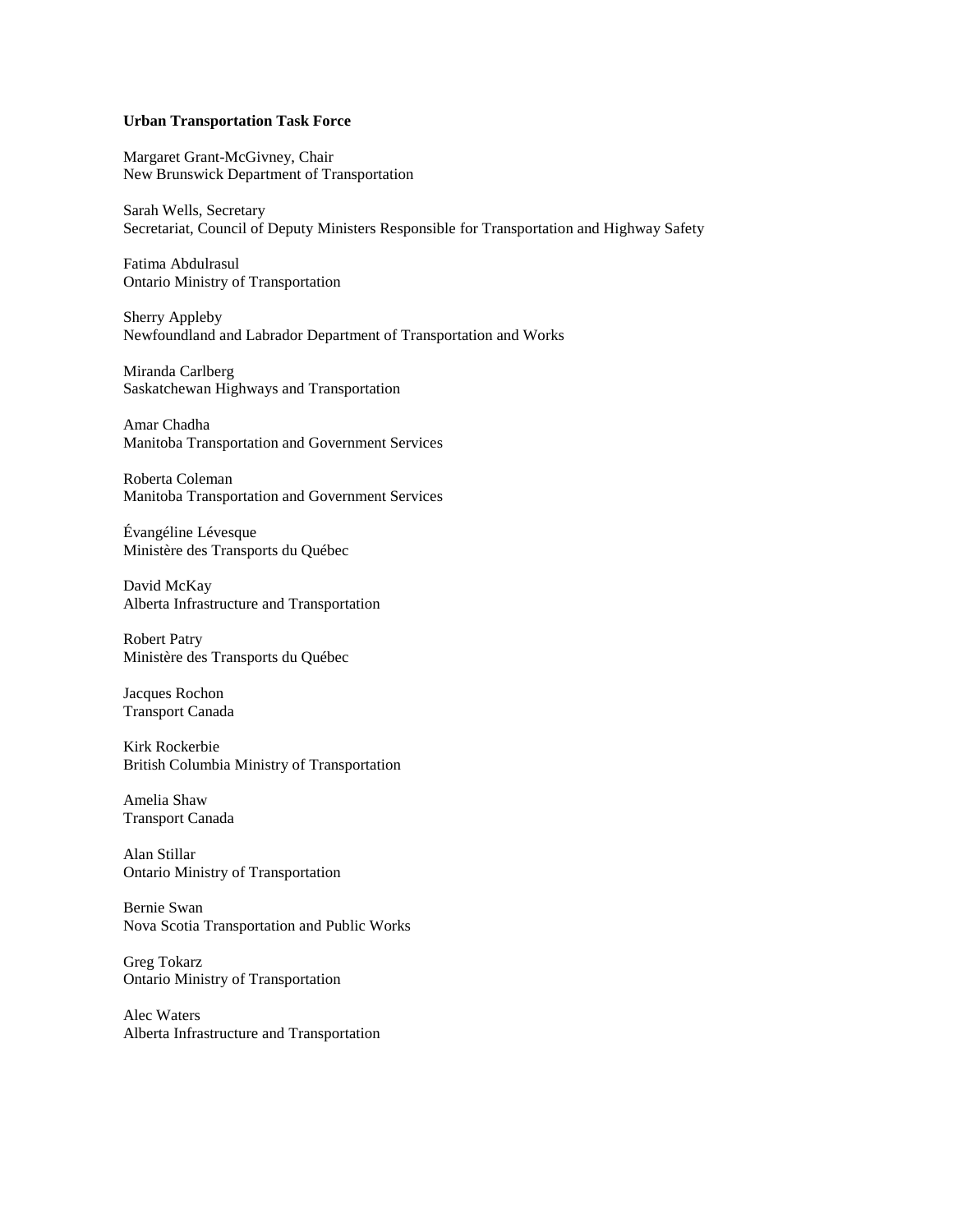### **Foreword**

In September 2003, the Council of Deputy Ministers Responsible for Transportation and Highway Safety established an Urban Transportation Task Force comprised of representatives from provincial and territorial jurisdictions and the federal government. The goal of the Task Force is to explore urban transportation issues of common interest with a view to recommending actions to the Council, including initiatives, priorities and criteria for urban transportation investment in the context of potential partnerships between federal, provincial, territorial governments and municipalities.

Through its regular meetings, the Task Force has been a forum for the sharing of information and approaches to urban transportation issues. The Task Force supplemented those discussions with information collected through two surveys on the urban transportation needs and priorities within the provincial, territorial and federal jurisdictions. The material compiled through those meetings and surveys provided insightful information that is presented in the report that follows. In particular, the report highlights the investment needs for public transit and urban roads over the next ten years. It finds that the needs are significant and shows that investing in transportation (in addition to other kinds of infrastructure) is critical to supporting economic and job growth, environmental sustainability, and quality of life in Canada's cities.

The report makes several recommendations in the context of an anticipated "New Deal" for cities and communities. The recommendations encourage the federal government to provide sustainable, predictable, long-term funding to support urban transportation investment. While respecting provincial and territorial jurisdiction and planning priorities, the recommendations also call upon all orders of government to recognize the importance of sustainable urban transportation, to take action and to find ways to work together more effectively to improve transportation and mobility in urban areas.

The recommendations contained within this report were endorsed by the Council of Ministers Responsible for Transportation and Highway Safety in September 2004. We hope the report will be useful to individuals and agencies with an interest in the important role that public transit and good roads play in the fabric of Canada's cities.

Louis Ranger Jay Ramotar Government of Canada and Transportation

Hancter

Deputy Minister of Transport Deputy Minister of Infrastructure Government of Alberta

January 2005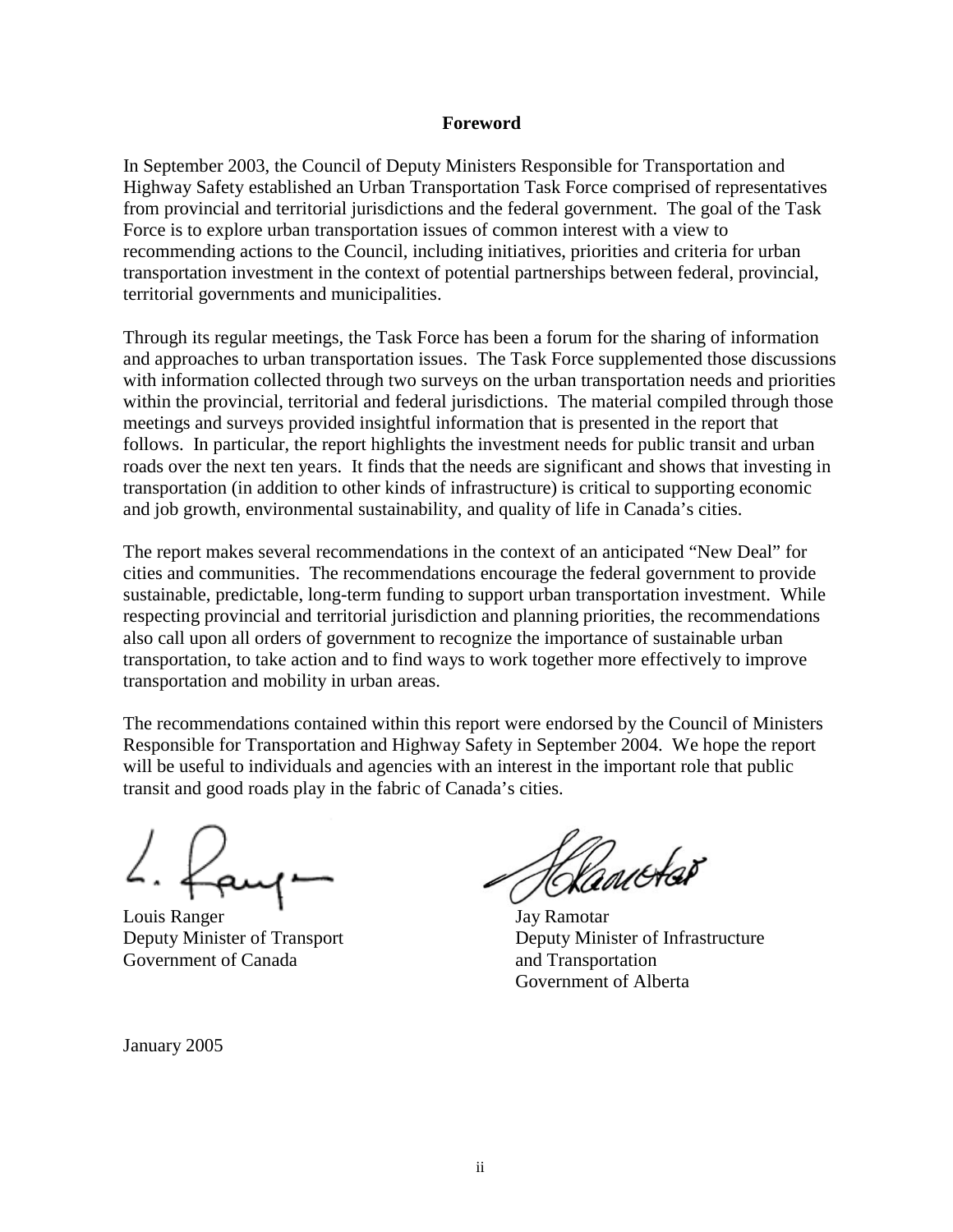# **Urban Transportation in Canada: Needs and Opportunities**

## **Executive Summary**

In recent years, the urban agenda has risen steadily as a priority interest for all orders of government. There is growing recognition of the importance of our cities to our national and regional economies and to the quality of our individual lives. At the same time, there is a growing understanding that a gap exists between the need and the ability to provide infrastructure and deliver services within cities. Combined, these factors have created pressure on all governments to provide support to address urban issues, close the infrastructure gap and ensure the viability and prosperity of Canada's urban centres.

In this context, this document was prepared by the Urban Transportation Task Force of the Council of Deputy Ministers Responsible for Transportation and Highway Safety to provide an overview of urban transportation in Canada and offer arguments in favour of investing in urban transportation infrastructure. The paper presents the results of two Task Force surveys that highlight urban transportation needs and priorities identified by the provinces and territories. The paper also aims to provide the provincial/territorial perspective on principles for effective partnerships among the various orders of government on urban transportation matters.

Canada's cities are the economic engines of the country and investing in our cities will benefit all Canadians. Within cities, much of the need is in transportation and much of the investment should consequently be targeted at transportation infrastructure. Transportation is an enabling sector – often lost to issues deemed more critical. However, transportation touches Canadians' lives every day through access to work, education, health care facilities, and accessible goods. Fundamentally, transportation enables economic wealth and the tax base to pay for what is important to Canadians. Consider the following:

- Canada's \$157.3 billion in publicly-owned infrastructure roads, mass transit, water supplies, wastewater treatment facilities, etc. – has a tangible impact on the productivity and economic performance of the Canadian business sector. Public infrastructure, or "public capital," lowers the costs of producing a given level of output in virtually every Canadian industry within the business sector. (Harchaoui, Tarkhani and Warren, 2003)
- A large infrastructure gap has emerged between the current fiscal capacity and the needs of citizens for core services. (Federation of Canadian Municipalities, 2004)
- The potential long-term costs of failing to address the infrastructure issues are numerous, and include higher government operating costs, negative impacts on the environment and threats to public health and safety. (Vander Ploeg, 2003)
- A study by the Canada West Foundation (Vander Ploeg, 2003) found that for most western cities, the largest portion of the infrastructure deficit resides in transportation –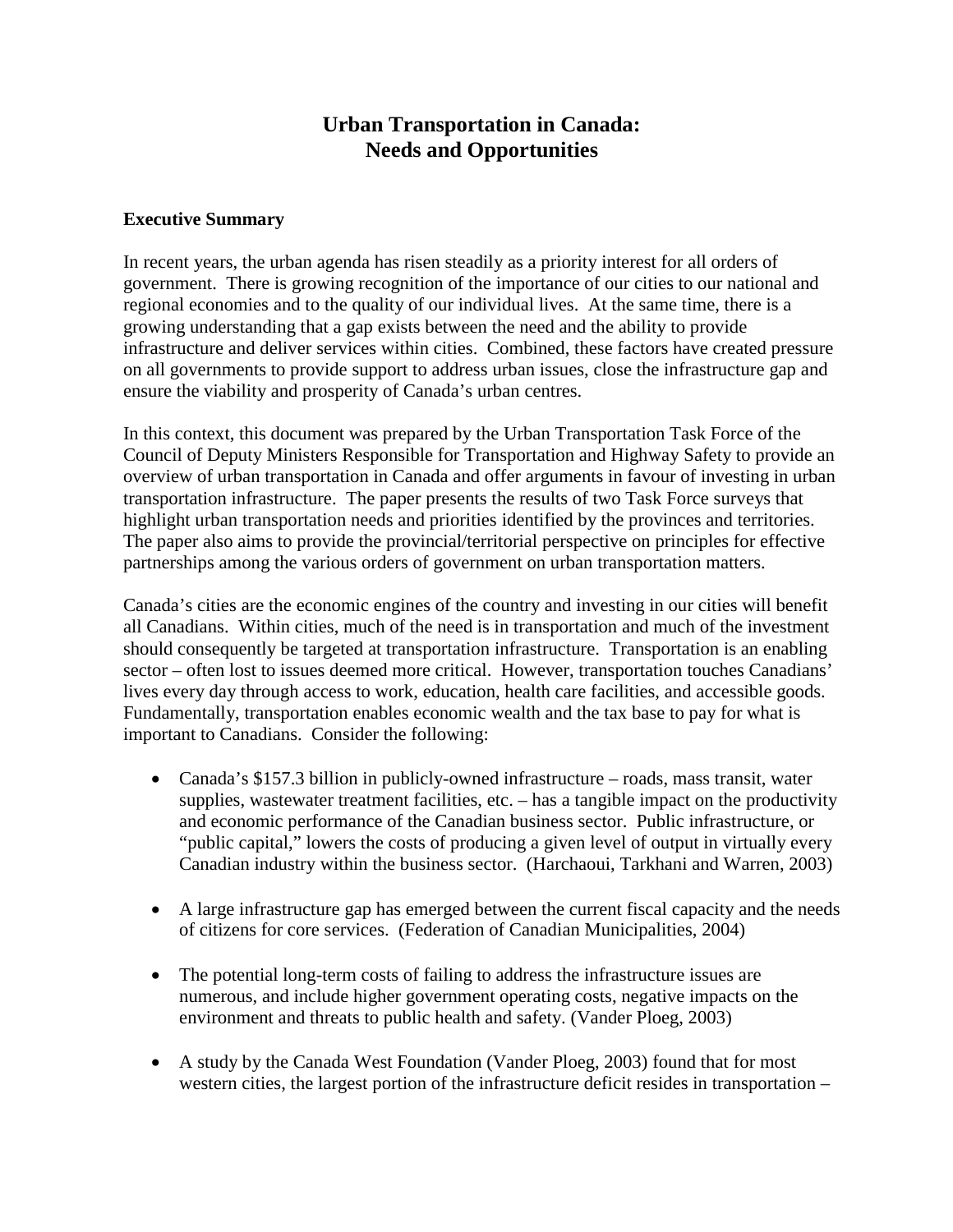roads, traffic control, bridges, interchanges, and public transit. It seems likely that this is the case for most cities across Canada.

- Urban congestion has significant economic costs and affects the competitiveness of Canada's economic centres. Congestion means delay – lost time and productivity, wages foregone and extra fuel costs. Access to airports and ports, freight pick-up and delivery, just-in-time delivery schedules, and business activities are all compromised by congestion. It results in greater fuel consumption and additional emissions of air pollutants and greenhouse gases. Congestion also reduces the effectiveness of our national transportation system by constraining the movements of goods and passengers within and through major urban centres. (Transport Canada, 2003)
- Within cities, transit is a key component of a multi-modal urban transportation system. Transit's economic benefits are many and include its role in providing transportation alternatives, reducing congestion in crowded cities, reducing air pollution, and providing a safer mode of personal travel than automobiles. (Canadian Urban Transit Association, 2003)

It is clear from the work of the Task Force and others that the transportation infrastructure need in urban areas is very large. In fact, the need is estimated to be in excess of \$85 billion over the next ten years. It should be emphasized that governments have invested and will continue to invest in urban areas and some of the \$85 billion need will be met by current and planned expenditures. However, the need exceeds the funding capacity of the traditional partners – the users, the municipalities and provincial governments. Additional new investment is critical to support cities and communities in pursuit of economic, social and environmental goals.

The federal government has committed to provide new funding through its "New Deal" for cities and communities, funded in part by sharing federal gas taxes. It is an important principle from the federal perspective that provincial/territorial governments not reduce their funding to municipalities as a consequence of that federal investment. It is recognized that funding decisions for the "New Deal" will be the product of an intergovernmental negotiation that involves many ministries and departments at both the provincial and federal levels. The emphasis, regardless of mechanism, must be on securing reliable, long-term, net new revenue sources adequate to meet the growing needs in urban areas. That funding must be:

- Long-term, stable and sustainable. These characteristics are necessary to allow jurisdictions to undertake longer term planning and strategic investment in urban areas.
- Equitable, flexible and balanced. Funding should account for local needs and priorities and new funding should not be at the expense of investment in rural areas.
- Combined with good governance. Funding should be complemented by a governance structure that ensures coordinated planning with a responsible, accountable, transparent framework for all levels of government and independent transportation authorities.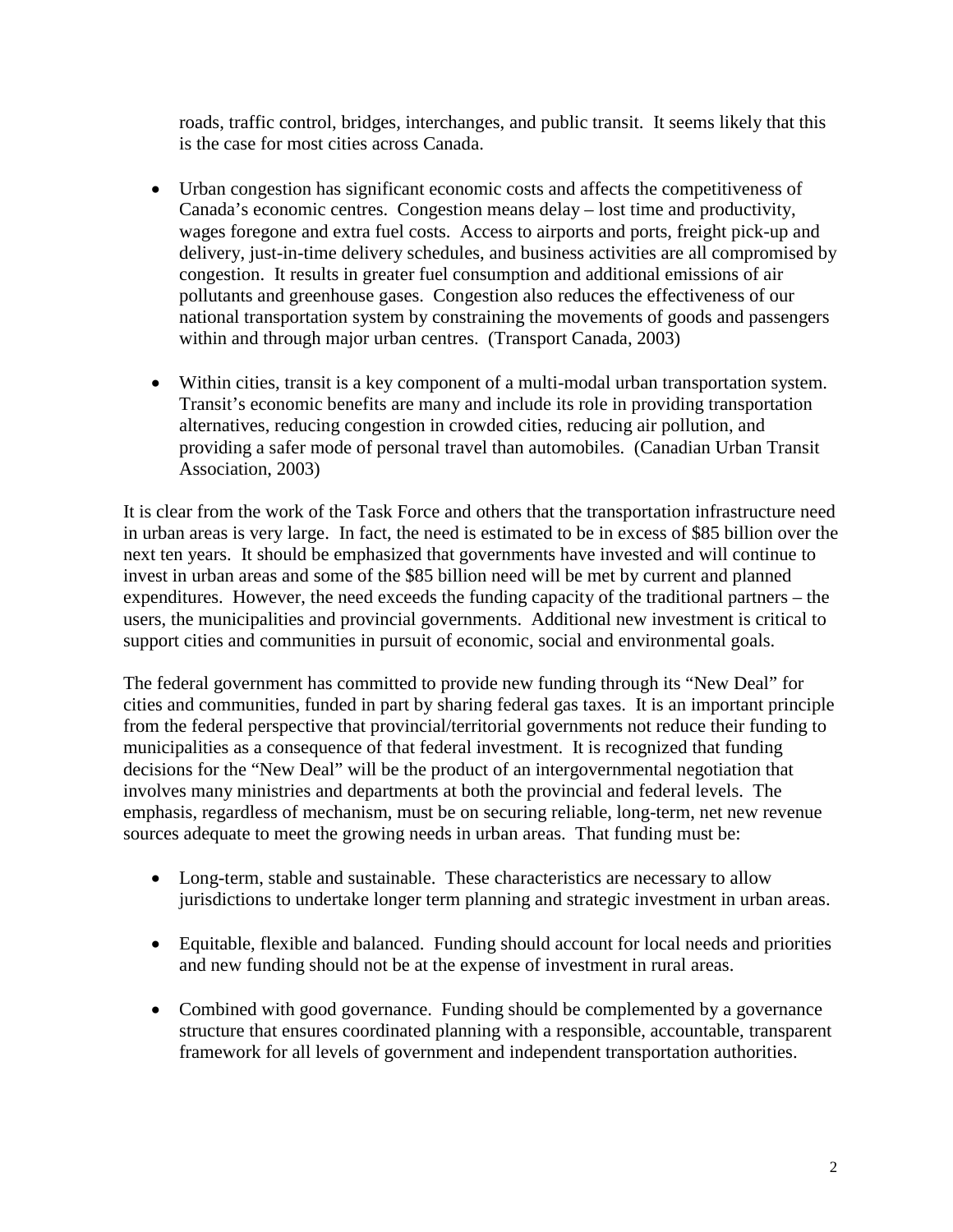In addition to new investment, there is an array of other measures that governments have at their disposal which could support and promote urban transportation. There is great potential for collaboration amongst orders of government on such approaches, which should be explored in more detail.

The challenges faced by urban areas will require not only new funding but also a new partnership amongst orders of governments. Principles that could underlie an effective partnership unanimously supported by provincial respondents to a Task Force survey include:

- Federal programs should respect provincial and territorial jurisdiction and planning priorities.
- Federal funding programs should not be contingent upon matching funding from provinces and territories.
- There should be flexibility in program designs to accommodate programs that meet the needs of the jurisdictions.

Five recommendations emerge from the needs, priorities and principles discussed herein. They are:

- **1. Recognizing the importance of urban areas, the federal government should provide sustainable, predictable, long-term funding to support urban transportation investment.**
- **2. All orders of government must recognize that amongst competing urban infrastructure needs, the specific needs of transportation, including transit, are significant and merit a proportional share of new investment.**
- **3. Governments must take action to improve transportation and travel time for freight and passengers in urban areas through increased investment, transportation demand management, improved planning processes and the use of advanced technology.**
- **4. While respecting provincial and territorial jurisdiction and planning priorities, all orders of government must find ways to work together more effectively to improve transportation and mobility in urban areas. Opportunities for collaboration beyond funding partnerships should be explored.**
- **5. All governments should pursue opportunities to promote awareness of the importance of sustainable urban transportation and transportation choices to the economy, the environment and social lives of Canadians.**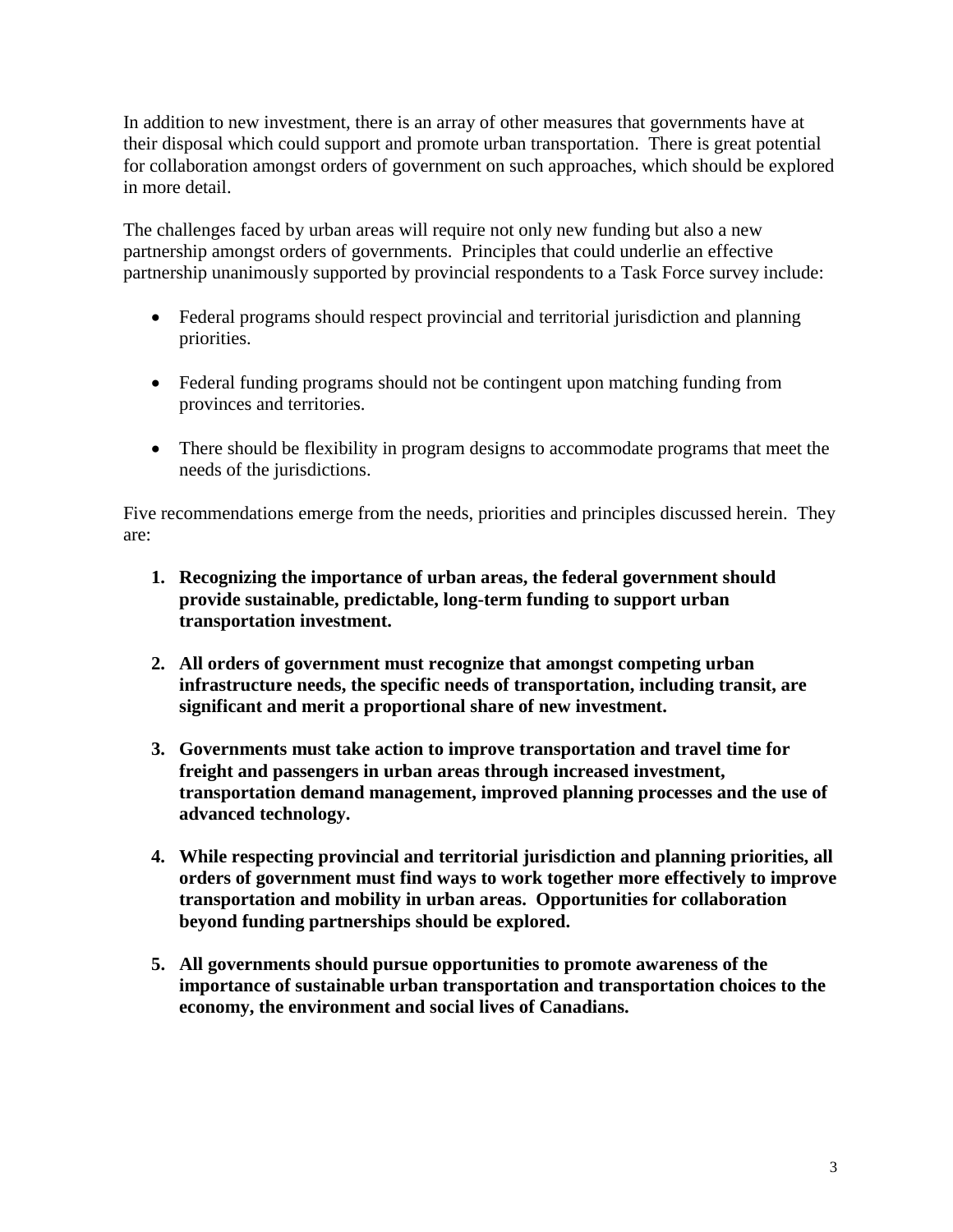## **Introduction**

In recent years, the urban agenda has risen steadily as a priority interest for all orders of government. There is growing recognition of the importance of our cities to our national and regional economies and to the quality of our individual lives. At the same time, there is a growing understanding that a gap exists between the need and the ability to provide infrastructure and deliver services within cities. Combined, these factors have created pressure on all governments to provide support to address urban issues, close the infrastructure gap and ensure the viability and prosperity of Canada's urban centres.

Individually and collectively, Deputy Ministers of Transportation have elevated urban transportation as an important issue to discuss with a view to finding solutions to urban transportation problems while strengthening federal/provincial/territorial cooperation in this domain. The Council of Deputy Ministers Responsible for Transportation and Highway Safety directed the establishment of a Task Force to explore urban transportation issues and exchange information on urban transportation policy matters. This document has been prepared by the Urban Transportation Task Force to summarize its findings and present the results of two surveys of its members it conducted on urban transportation.

The paper provides an overview of urban transportation in Canada and offers arguments in favour of investing in urban transportation infrastructure. The results of the Task Force surveys are presented, highlighting urban transportation needs and priorities identified by the provinces and territories and offering insights to areas of commonality amongst those jurisdictions. The paper also aims to provide the provincial/territorial perspective on principles for effective partnerships among the various orders of government on urban transportation matters. Finally, in the context of an anticipated "New Deal" for cities and communities, the Task Force developed recommendations which were offered for consideration by the Councils of Ministers and Deputy Ministers Responsible for Transportation and Highway Safety. The recommendations were approved in September 2004 and are presented herein.

# **Urban Transportation in Canada – Current Context**

Canada has become one of the most urbanized countries in the world, with the majority of its population located in urban areas. The population is also becoming increasingly metropolitan, with much of the population, employment and economic activity located in the very largest cities. Canadians are highly mobile, with 13 million traveling to and from work each day, making six trillion trips each year and as many trips again for recreational purposes (Parsons, 2003). In this dense and busy urban landscape, several dominant trends impact transportation.

*Globalization and North American integration:* In a context of globalization and North American integration, the country's economic growth and maintenance of the competitiveness of Canadian companies require efficient and competitive transportation networks and systems.

*Urbanization:* Over 80% of Canadians live in urban centres and 67% of our total employment is located in 25 census metropolitan areas. Furthermore, half of the urban dwellers, or 40% of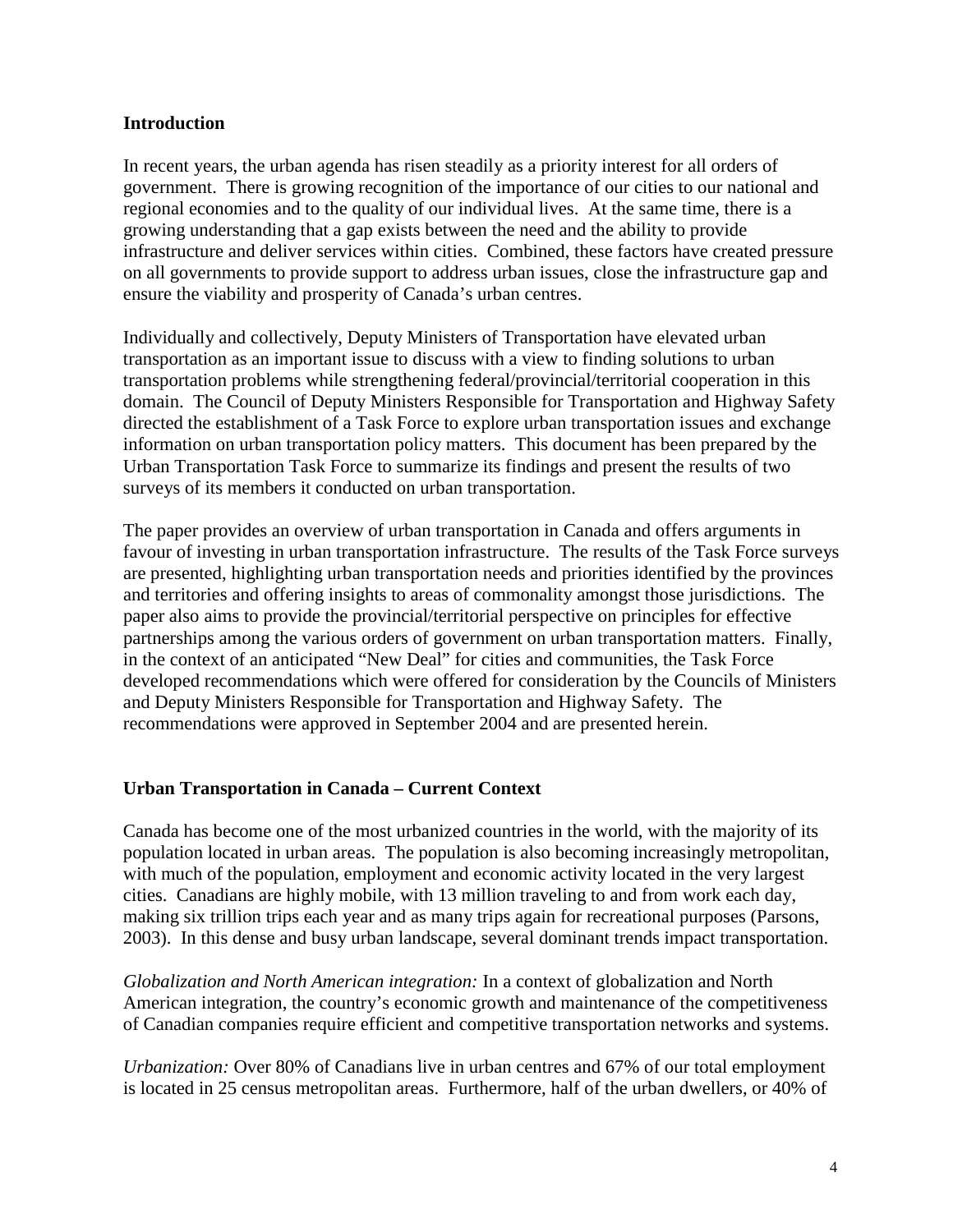the Canadian population, live in one of the six biggest urban areas (Toronto, Montréal, Vancouver, Ottawa-Gatineau, Calgary and Edmonton) where nearly 50% of the total employment is located. This concentration of population and economic activity creates strong pressure on urban transportation networks and systems.

*Urban sprawl:* Lower density land use and the sprawl of residential zones and places of employment fosters increased automobile use, complicates management of public transit services, accentuates infrastructure needs and limits the potential of certain alternative modes, such as walking and cycling. Sustainable land-use planning and development approaches could limit sprawl and its effect on urban areas.

*Automobile ownership:* The increased motorization of households combined with changes in land use patterns and travel structure (increase in triangular trips such as home to daycare to work) mean that urban populations are increasingly reliant on the automobile. While automotive technology and fuel is becoming cleaner, technological advances are largely negated because of choices Canadians make about location and travel behaviour.

*Aging population:* The aging of the population has a significant impact on public transit ridership and accessibility needs. In the past, the aging of the population has led to decreased transit use. In the future, baby-boomer aging could increase transit use as they pass retirement age.

*Climatic changes and environmental issues:* Greenhouse gas (GHG) emissions are generally concentrated in urban environments and transport activities are a major source of atmospheric pollution. The achievement of Canada's objectives for greenhouse gas reduction will require a significant reduction in GHG emitted in urban centres.

In a landscape characterized by the above trends, the challenges faced by municipalities are many. While the nature and extent of the challenges may vary with the size of the population served, jurisdictions nonetheless commonly report economic, environmental and social issues as follows:

*Aging infrastructure and equipment:* Much of Canada's road infrastructure was built in the 1950s and 60s and was generally well maintained through the 1970s. Beyond the 1970s, for a variety of reasons, a backlog began to grow in maintenance and replacement work for civil infrastructure systems including roads and bridges. The result is a physical infrastructure system that has aged and is now approaching the end of its useful service life. On the public transit side, the vehicle fleet in Canada averages 11 years old, compared to the Canadian Urban Transit Association's (CUTA) recommended average fleet age of 6 to 9 years. At the extreme, in some cases buses are pressed into service at 25 years of age and subway cars in Montréal and Toronto have been in service since the 60s. The delivery of transit services in a reliable, efficient and effective manner, which is necessary to ensure they are a viable alternative to the automobile, is greatly challenged by the age of the system.

*Congestion:* Large urban centres experience major congestion and gridlock, causing delay, increased energy consumption and air pollution. The economic and environmental consequences of congestion are high, estimated at several hundred million dollars to \$2 billion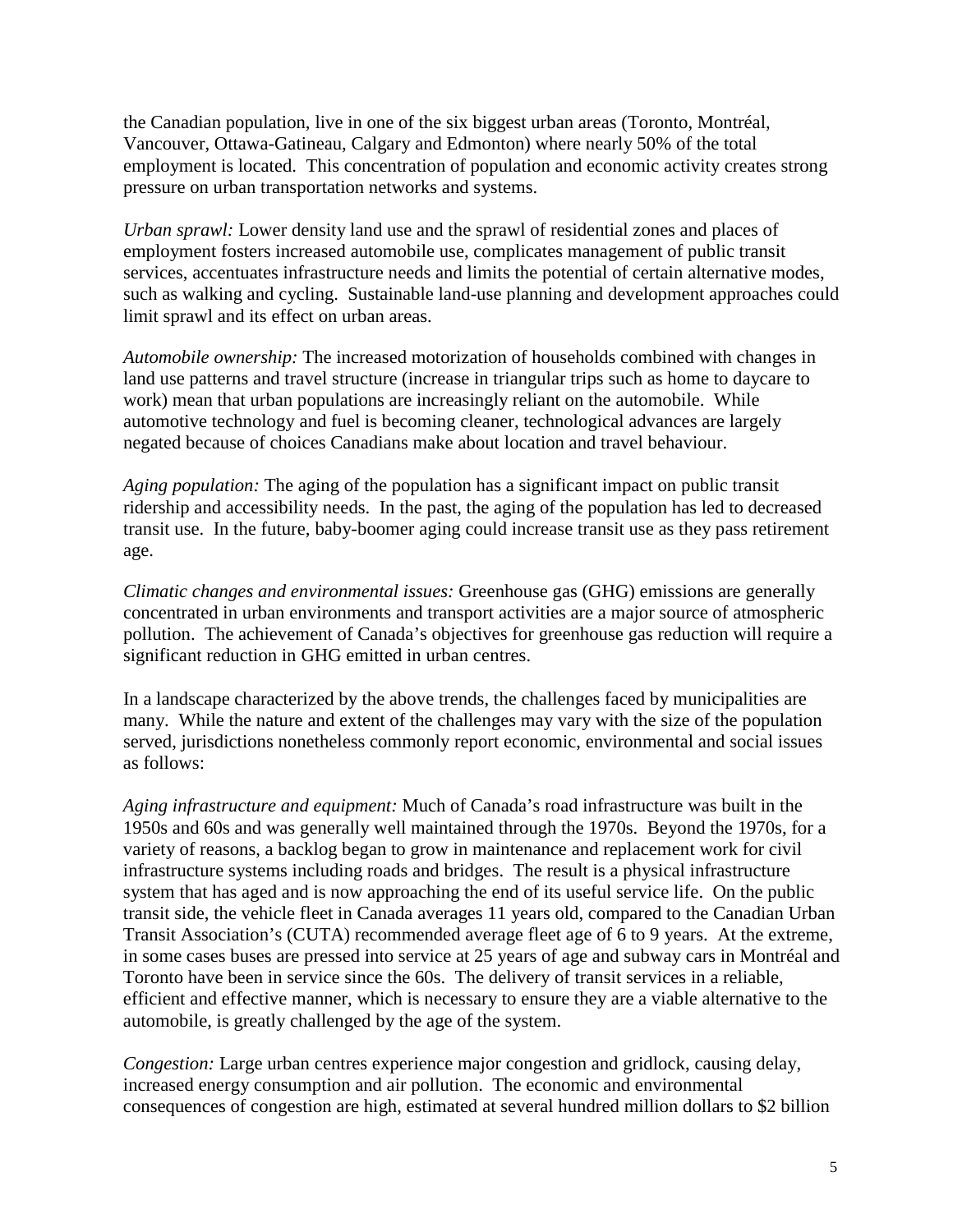annually in some urban centres. Furthermore, the modern economy relies on its workforce and on "just-in-time" production. Urban congestion has a substantial negative impact on the competitiveness of Canadian urban centres and Canada as a whole.

*Pollution:* Clean air is important to all Canadians. Transportation, particularly private automobile use, in urban centres is one of the leading sources of noise, visual and atmospheric pollution. Although pollution is not always locally generated, the deterioration of air quality is generally associated with an increase in health problems and health care costs.

*Decline in the modal share of public transit and non-motorized modes:* While public transit ridership has increased in the past few years, the market share of total trips represented by public transit, as well as walking, continues to diminish. Urban sprawl, policies favourable to use of the automobile and population aging are all trends which exacerbate this challenge for urban areas.

*Decreasing population in smaller urban centres*: Declining populations affect ridership and revenue of public transit systems. The limited pool of riders and, more generally, the low land use density in smaller urban areas, significantly increases the operating costs of public transit services, given the distances to travel and the lower volume of passengers transported.

# **Maintaining Canada's Economic Competitiveness: The Importance of Investing in Urban Transportation**

Canada's cities are the economic engines of the country and investing in our cities will benefit all Canadians. Within cities, much of the need is in transportation and much of the investment should consequently be targeted at transportation infrastructure. Transportation is an enabling sector – often lost to issues deemed more critical. However, transportation touches Canadians' lives every day through access to work, education, health care facilities, and accessible goods. Fundamentally, transportation enables economic wealth and the tax base to pay for what is important to Canadians. (Western Transportation Advisory Council, 2002) Consider the following:

- Canada's \$157.3 billion in publicly-owned infrastructure roads, mass transit, water supplies, wastewater treatment facilities, etc. – has a tangible impact on the productivity and economic performance of the Canadian business sector. Public infrastructure, or "public capital," lowers the costs of producing a given level of output in virtually every Canadian industry within the business sector. (Harchaoui, Tarkhani and Warren, 2003)
- More than 80% of foreign multinational executives surveyed indicated that the poor state of business infrastructure adversely affected Canada as a destination for foreign direct investment. One of the key concerns is the state of the country's physical infrastructure (The Canadian Council for Public-Private Partnerships, 1998).
- A large infrastructure gap has emerged between the current fiscal capacity and the needs of citizens for core services. (Federation of Canadian Municipalities, 2004)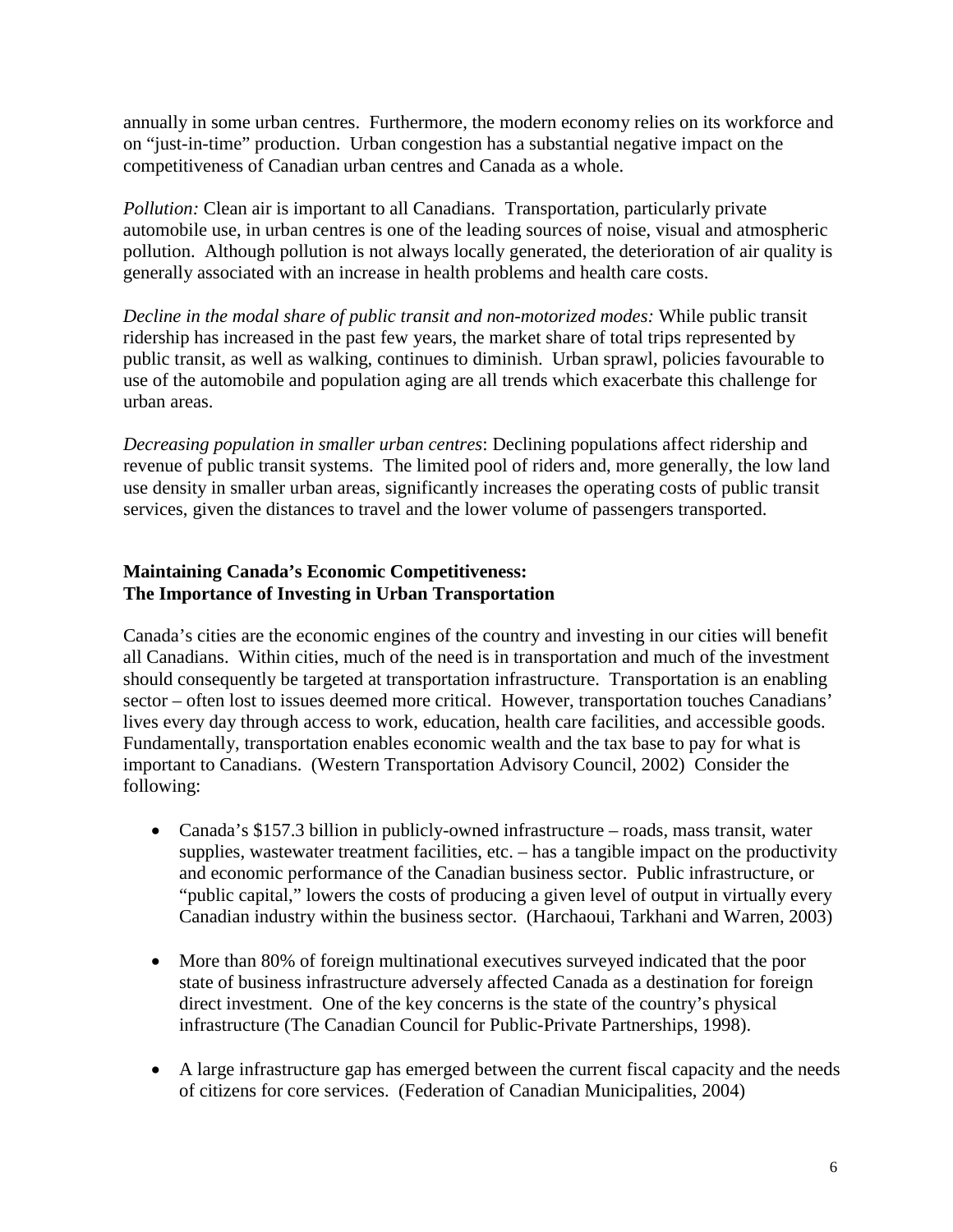- The potential long-term costs of failing to address the infrastructure issues are numerous, and include higher government operating costs, negative impacts on the environment and threats to public health and safety. (Vander Ploeg, 2003)
- Deferring maintenance of aging infrastructure will mean higher costs down the road when infrastructure will need to be replaced because inadequate maintenance has ended useful service life more quickly than necessary. The Law of Fives suggests that the cost of an infrequent maintenance activity is five times the cost of good practice. Moreover, if delays in maintenance are too long, then repairs are required, costing yet five times more. If repairs are also neglected, then the infrastructure will require renovation (replacement) at a cost of 125 times good maintenance practice. (Kennedy and Adams, 2004)
- A study by the Canada West Foundation (Vander Ploeg, 2003) found that for most western cities, the largest portion of the infrastructure deficit resides in transportation – roads, traffic control, bridges, interchanges, and public transit. It seems likely this could be the case for most cities across Canada.
- The economic artery that is Canada's transportation system is a key reason that Canadians enjoy the quality of life they do. However, a large and growing number of barriers threaten the continued health of the transportation system. Deferring decisions on investment and other regulatory changes required to maintain productivity improvement incurs costs that are growing and threaten the foundation of our economy and society. (Parsons, 2003)
- The movement of Canadians into large cities is creating special challenges for transportation industries. Metropolitan areas have become the origins and destinations for most freight movements and transshipment points. The concentration of people into cities has brought with it major development issues for those providing the transportation system. (Parsons, 2003)
- Urban congestion has significant economic costs and affects the competitiveness of Canada's economic centres. Congestion means delay – lost time and productivity, wages foregone and extra fuel costs. Access to airports and ports, freight pick-up and delivery, just-in-time delivery schedules, and business activities are all compromised by congestion. It results in greater fuel consumption and additional emissions of air pollutants and greenhouse gases. Congestion also reduces the effectiveness of our national transportation system by constraining the movements of goods and passengers within and through major urban centres (Transport Canada, 2003)
- Within cities, transit is a key component of a multi-modal urban transportation system. Transit's economic benefits are many and include its role in providing transportation alternatives, reducing congestion in crowded cities, reducing air pollution, and providing a safer mode of personal travel than automobiles. Transit has the lowest fatality rate of any urban transportation mode. Without transit, there would be 150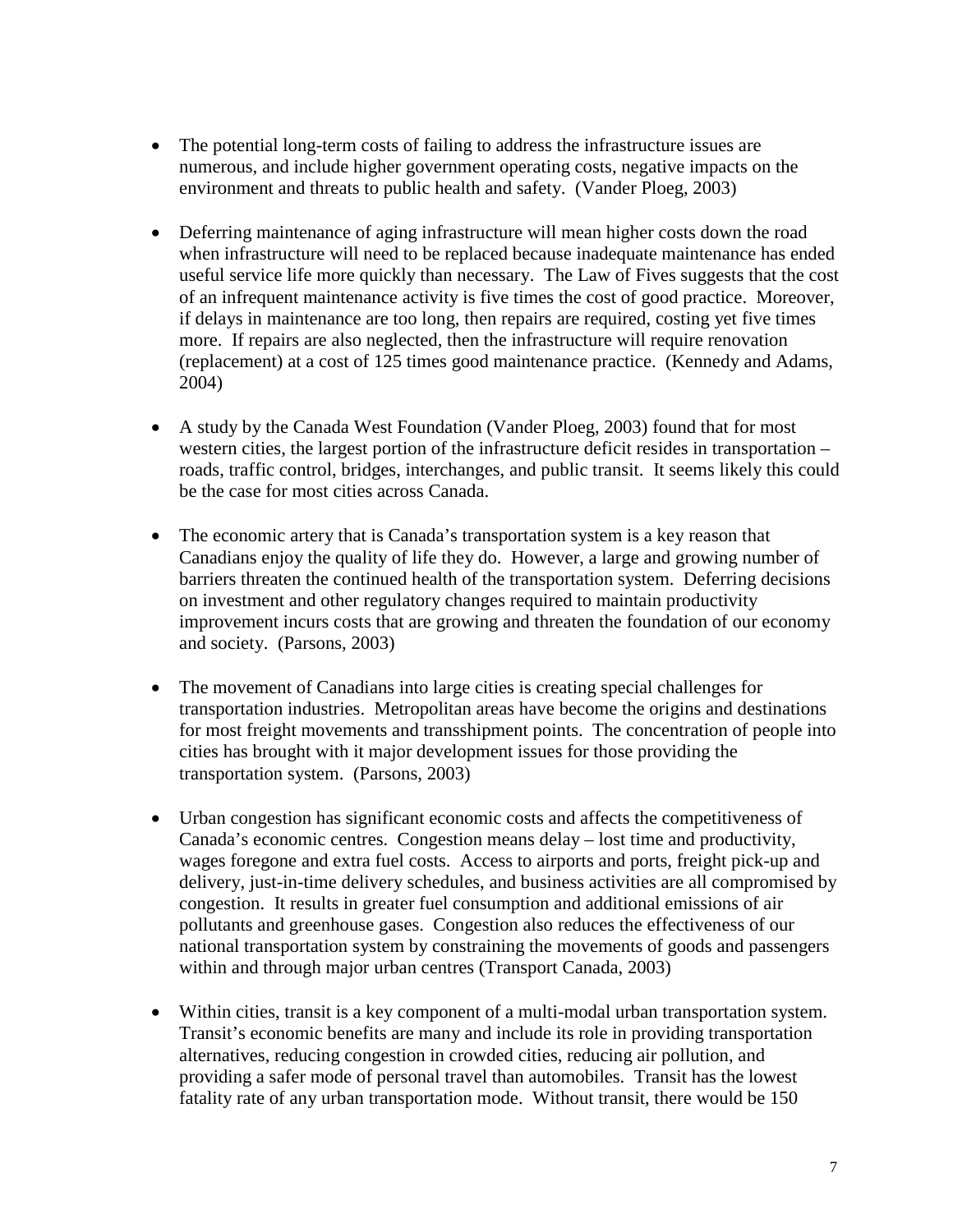more transportation fatalities per year, increasing health costs by more than \$1.1 billion annually. (Canadian Urban Transit Association, 2003)

# **Urban Transportation Priorities**

Understanding the importance of urban transportation to the viability of urban centres, the prosperity of our economy and our environmental and social well-being, communities across Canada are working to deliver the best transportation system possible, in often highly constrained circumstances. Common visions for urban transportation expressed in a 2003 survey of the Task Force include:

- Providing safe, efficient, effective transportation systems, for goods and people, in an integrated and multi-modal network.
- Promoting mobility and reasonable access to transportation for all Canadians.
- Improving transportation and trade corridors.
- Improving transit services.

Through the work of the Urban Transportation Task Force, and particularly the survey it conducted in 2003, provincial and territorial jurisdictions have identified other thematic priorities for urban transportation as depicted in Figure 1. Notably, seven of eight respondents to the survey identified transit, goods movement, modal integration and funding, governance and decision-making as high priorities for urban areas. These are described below.



# **Figure 1: Urban Transportation Priorities Identified in Task Force Survey**

The provision of effective transit services is viewed as an important element of sustainable transportation within urban centres and transit is expected to be key to remedying the problems facing urban communities. Investing in transit systems to deliver higher quality (more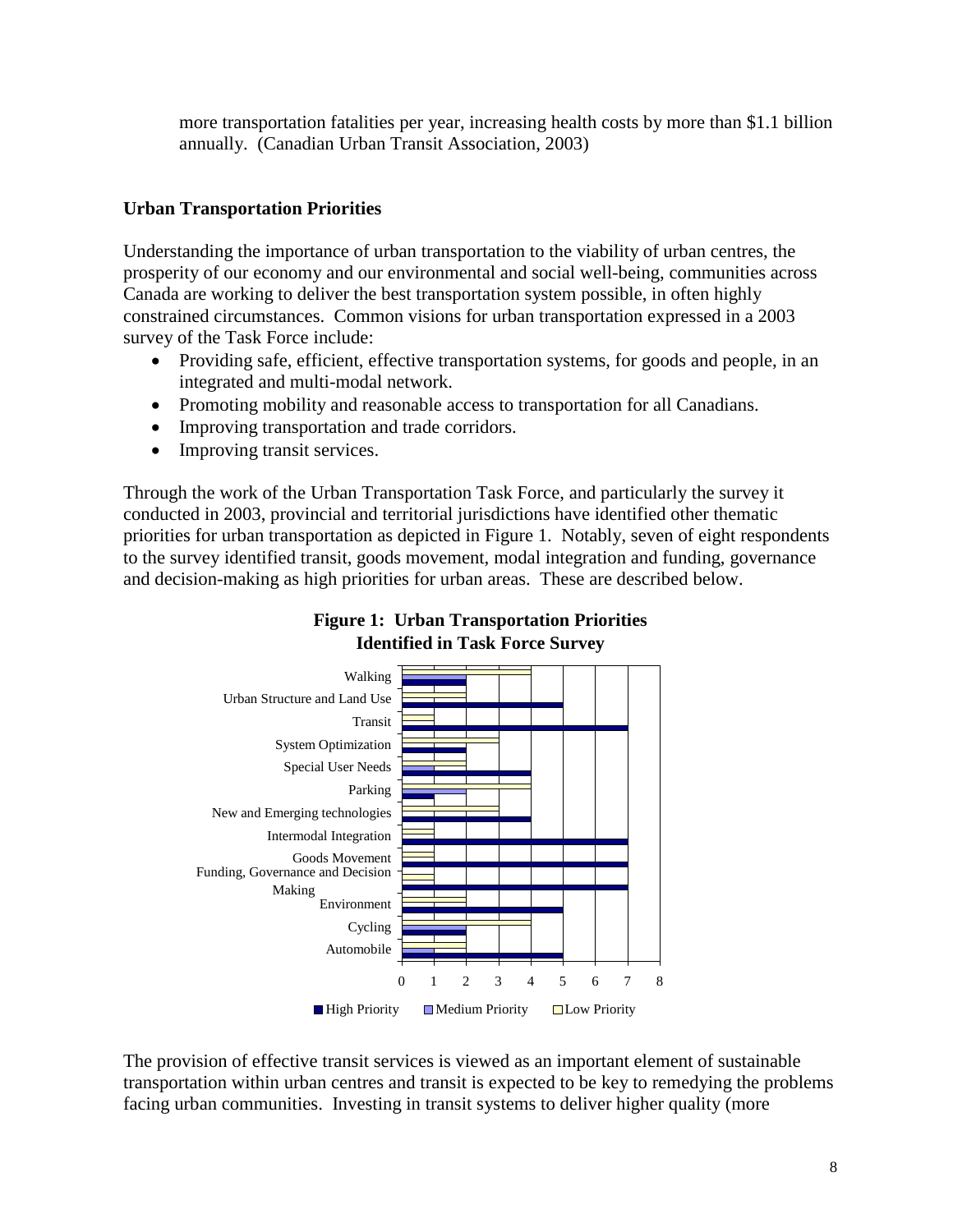efficient, effective, reliable) transit services will increase its attractiveness relative to the private automobile, thereby reducing automobile use and reducing gridlock and traffic congestion. This should improve the efficiency of goods movement in support of trade and the economy, reduce air pollution and environmental impacts and improve the quality of life and the social well being of Canadians living in urban areas. Public transit also serves a social mission: for people who do not have a car, it is often the only means of access to employment, health care, schools and other important activities.

National and international trade is vital to the economy and more efficient transportation resulting in more efficient goods movement means more competitiveness. Within cities, goods movement must compete with commuters, recreational and tourist travelers for space on the transportation system. To and from cities, adequate provincial highway and arterial capacity and effective and efficient links to national trade corridors are also necessary. Concerns about trade congestion in those corridors were cited in the Task Force survey. The daily value of two-way trade between Canada and the US is \$1.5 billion. The costs of transportation inefficiency for goods movement in, to and from urban centres can be enormous with significant impacts on the Canadian economy.

Modal integration is considered key to the efficient movement of goods and people. More often than not, transportation requires the use of more than one mode and provincial respondents to the Task Force survey noted that a coordinated approach to interface and integrate different modes is a high priority.

Addressing funding, governance and decision-making for urban transportation is a high priority for provincial respondents to the Task Force survey. The financial needs to maintain the existing equipment and infrastructure and to improve the quality of public transit services are enormous. Establishing effective, long-term, stable funding solutions, which will allow better planning, is key. Furthermore, in many jurisdictions, the fragmentation of transportation funding and decision-making responsibilities among several authorities and among different forms of transportation makes it difficult to implement an integrated urban strategy throughout the urban centre. A new partnership amongst all levels of government, one that is built upon consultation and collaboration and that respects jurisdictions' responsibilities, is necessary in establishing future governance models.

Other transportation issues of varying degrees of priority that were cited in the Task Force survey included urban structure and land use, special user needs, the environment, the automobile, new and emerging technologies, walking, cycling, parking and system optimization.

## **Infrastructure Investment Needs**

The need for investment in infrastructure in Canada, and particularly in Canadian cities, is widely accepted to be significant, critical and growing. To estimate the extent of the investment that would be required over the next ten years, the Task Force conducted a survey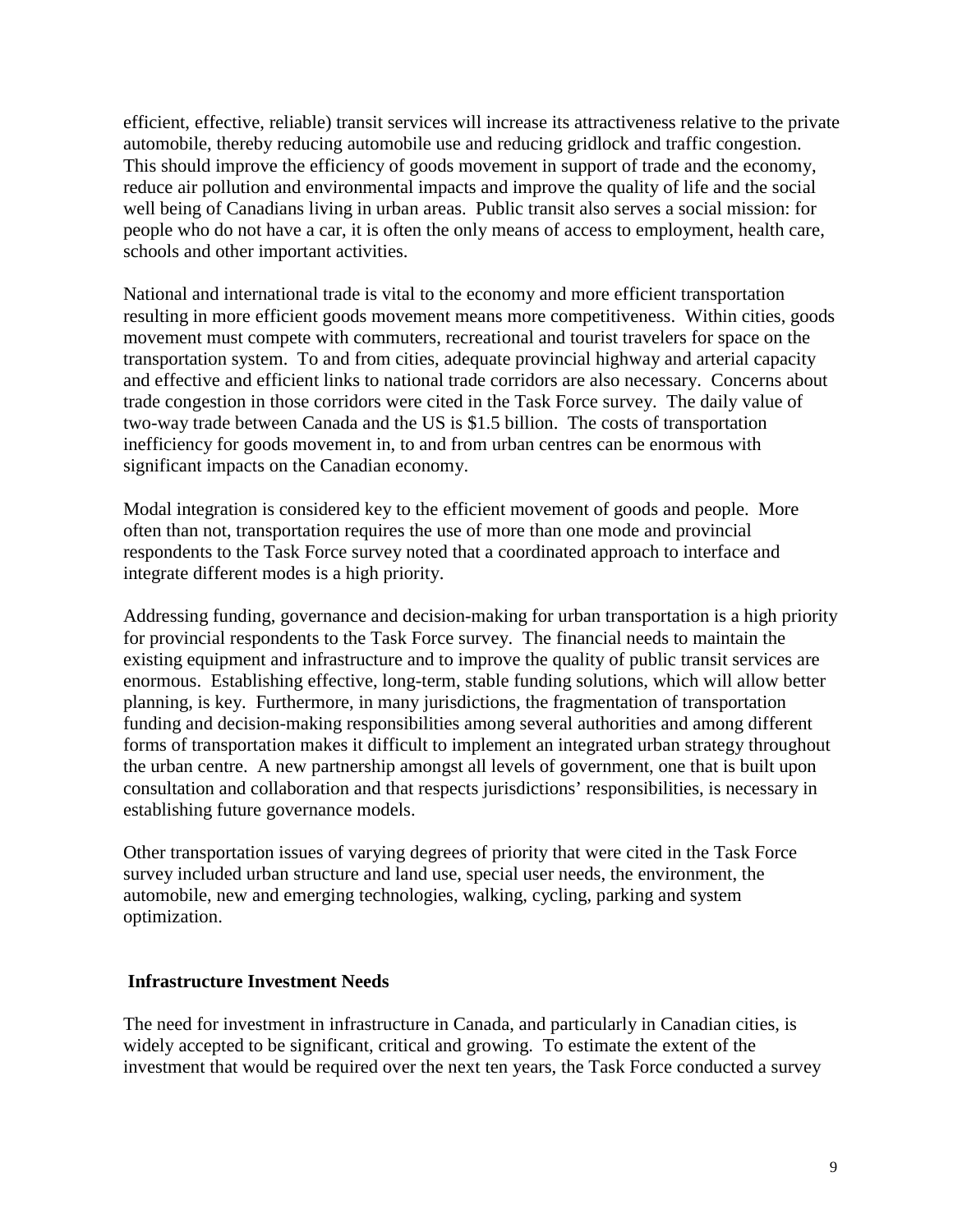of provincial and territorial jurisdictions on urban transportation needs. Submissions were received from ten jurisdictions; key results are summarized below.

Reporting on transit systems in 160 cities across Canada, the survey indicates an investment of nearly \$23 billion will be required over the next ten years. This total includes investments necessary for system maintenance and renewal as well as system expansion for conventional transit infrastructure, fleet vehicles and technology. It does not include costs that would be incurred by municipalities establishing new transit systems where none currently exist or for specialized transit. Furthermore, the total does not include transit needs in Saskatchewan, Prince Edward Island, the Northwest Territories or Nunavut as those jurisdictions did not provide an estimate for the Task Force survey. A breakdown of the \$23 billion total is provided in Table 1 and is depicted graphically in Figure 2.

Respondents to the Task Force survey also attempted to identify investment needs for roads and bridges in their municipalities. Although all respondents offered submissions on this component, most did so with caution, noting the greater difficulty experienced in acquiring the data from municipal sources. Furthermore, there was considerable variability in the approaches to estimating the investment needs in each jurisdiction, particularly with regard to what constitutes an urban centre. Those issues were left to the discretion of the responding agencies and the submitted data points to a needed investment in roads and bridges (whether municipally or provincially owned) in excess of \$66 billion in the next ten years. A breakdown of this total is provided in Table 2 and Figure 2.



# **Figure 2: Investment Needs (2004 - 2013) Identified in Task Force Survey**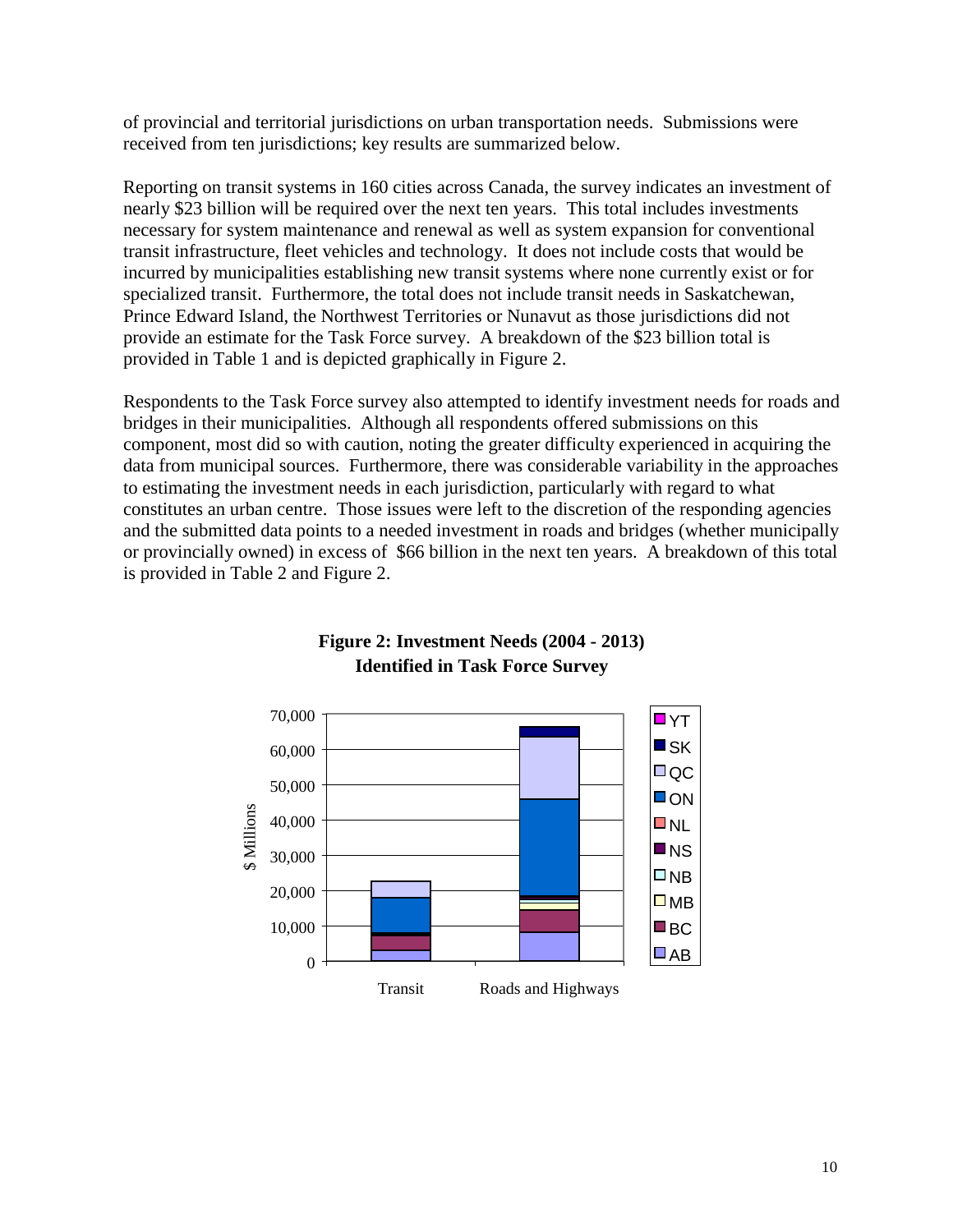|                   |                                           | <b>Infrastructure</b>      |                                           | <b>Fleet</b>               | <b>Technology</b>                         |                            | <b>Total</b>  |
|-------------------|-------------------------------------------|----------------------------|-------------------------------------------|----------------------------|-------------------------------------------|----------------------------|---------------|
|                   | Maintenance<br>& Renewal<br>(\$ millions) | Expansion<br>(\$ millions) | Maintenance<br>& Renewal<br>(\$ millions) | Expansion<br>(\$ millions) | Maintenance<br>& Renewal<br>(\$ millions) | Expansion<br>(\$ millions) | (\$ millions) |
| BC                | $^{+}$                                    | 2,400.0                    | $1,400.0+$                                | $420.0+$                   | $+$                                       | 20.0                       | $4,240.0+$    |
| AВ                | 557.0                                     | 1,205.0                    | 500.0                                     | 755.0                      | 31.0                                      | 41.0                       | 3,089.0       |
| <b>SK</b>         | Data not available                        |                            |                                           |                            |                                           |                            |               |
| MB <sup>1</sup>   | 30.0                                      |                            | 180.0                                     |                            | 6.0                                       | 10.0                       | 226.0         |
| $ON^2$            | 1,526.8                                   | 4,836.3                    | 2,238.9                                   | 1,066.4                    |                                           | 346.4                      | 10,014.8      |
| QC                | 1,788.0                                   | 327.8                      | 2,311.0                                   | $+$                        | 172.2                                     | $^{+}$                     | $4,599.0+$    |
| <b>NB</b>         | 5.5                                       | 2.5                        | 21.4                                      | 7.0                        | 2.0                                       | 0.3                        | 38.7          |
| <b>NS</b>         | 5.1                                       | 27.0                       | 100.5                                     | 45.0                       | 3.0                                       | 5.0                        | 185.6         |
| PE                |                                           | Data not available         |                                           |                            |                                           |                            |               |
| NL                | $0.2^3$                                   |                            | $10.0^4$                                  |                            | $2.0^4$                                   |                            | 12.2          |
| YT                | 3.0                                       | 1.0                        | 4.5                                       | 1.0                        | 0.2                                       | 0.1                        | 9.8           |
| <b>NT</b>         | Data not available                        |                            |                                           |                            |                                           |                            |               |
| <b>NU</b>         | Data not available                        |                            |                                           |                            |                                           |                            |               |
| <b>Sub-Total</b>  | $3,915.6+$                                | 8,799.6                    | $6,766.3+$                                | $2,294.4+$                 | $216.4+$                                  | $422.8+$                   | $22,415.1+$   |
| Total M&R         | $10,898.3 +$                              |                            |                                           |                            |                                           |                            |               |
| <b>Total Exp.</b> | $11,516.8+$                               |                            |                                           |                            |                                           |                            |               |
| Total             | $22,415.1+$                               |                            |                                           |                            |                                           |                            |               |

**Table 1: Transit Investment Needs\* (2004 – 2013) Identified in Task Force Survey** 

\* Values reported in constant dollars.

+ Additional amounts not yet determined.

<sup>1</sup> Data provided for Winnipeg.

 $2$  ON data to 2008 only.

<sup>3</sup> Data provided for Corner Brook. The St. John's Transportation Commission is currently reviewing the infrastructure investment needs.

<sup>4</sup> Data provided for St. John's. Transit service in Corner Brook is contracted.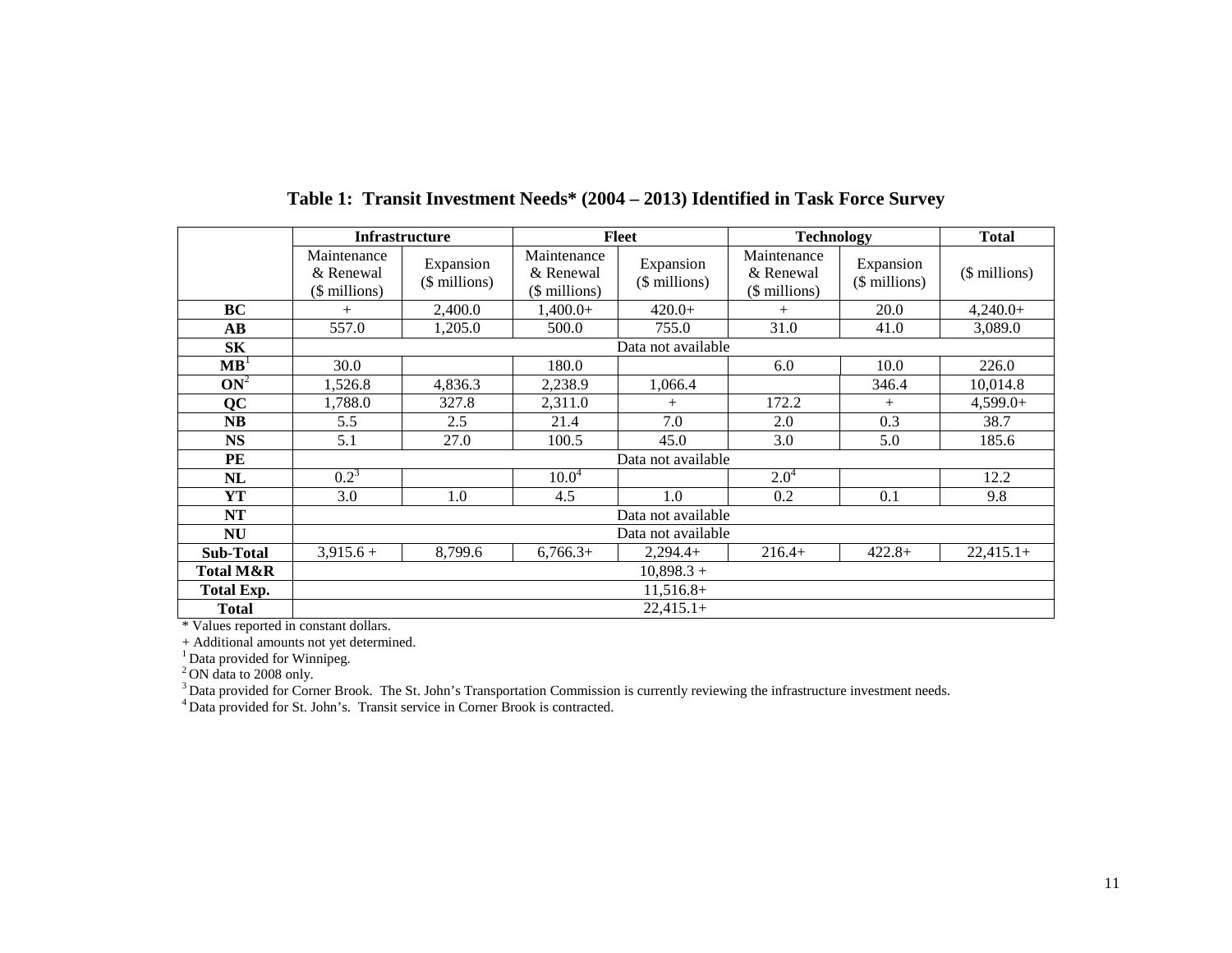|                          | <b>Municipal Roads</b>                    |                             | <b>Municipal Bridges</b>                  |                             | <b>Provincial Roads</b>                   |                            | <b>Provincial Bridges</b>                 |                            | <b>Total</b>  |
|--------------------------|-------------------------------------------|-----------------------------|-------------------------------------------|-----------------------------|-------------------------------------------|----------------------------|-------------------------------------------|----------------------------|---------------|
|                          | Maintenance<br>& Renewal<br>(\$ millions) | Expansion<br>$($$ millions) | Maintenance<br>& Renewal<br>(\$ millions) | Expansion<br>$($$ millions) | Maintenance<br>& Renewal<br>(\$ millions) | Expansion<br>(\$ millions) | Maintenance<br>& Renewal<br>(\$ millions) | Expansion<br>$$$ millions) | (\$ millions) |
| $\mathbf{B}\mathbf{C}^1$ | 1,678.5                                   | 54.0                        |                                           | 600.0                       | 600.0                                     | 242.0                      | 120.0                                     |                            | $6,294.5^2$   |
| $\mathbf{A}\mathbf{B}$   | 2,536.0                                   | 2,350.0                     | 310.0                                     | 51.0                        | 100.0                                     | 2,300.0                    | 30.0                                      | 500.0                      | 8,177.0       |
| <b>SK</b>                |                                           |                             |                                           |                             |                                           |                            | $2,730.0^3$                               |                            |               |
| $\bf MB$                 | 1,005.0                                   | 186.2                       | 165.0                                     | 40.0                        | 75.0                                      | 457.5                      | 24.2                                      | 4.6                        | 1,957.5       |
| ON                       |                                           | $8,400.0^4$                 |                                           | $1,600.0^4$                 | 5,200.0                                   | $10,500.0^5$               | 1,800.0                                   |                            | 27,500.0      |
| <b>QC</b>                | $3,280.0^6$                               | $2,670.0^6$                 | $490.0^{7}$                               | Data not<br>available       | 2,527.0                                   | 4,753.5                    | 2,234.0                                   | 1,670.0                    | 17,624.5      |
| $\overline{\text{NB}^8}$ | 620.0                                     | 234.0                       | 0.0                                       | 0.0                         | 70.0                                      | 20.0                       | 28.0                                      | 23.0                       | 995.0         |
| $NS^9$                   | 297.0                                     | 100.0                       | 35.0                                      | 0.0                         | 69.0                                      | 185.0                      | 121.4                                     | 0.0                        | 807.4         |
| PE                       |                                           | Data not available          |                                           |                             |                                           |                            |                                           |                            |               |
| $\mathbf{NL}^{10}$       | 92.2                                      |                             | 8.2                                       |                             | 52.0                                      |                            | 5.0                                       |                            | 157.4         |
| <b>YT</b>                | 10.0                                      | 5.0                         | 1.0                                       | 10.0                        |                                           |                            |                                           |                            | 26.0          |
| <b>NT</b>                | Data not available                        |                             |                                           |                             |                                           |                            |                                           |                            |               |
| <b>NU</b>                | Data not available                        |                             |                                           |                             |                                           |                            |                                           |                            |               |
| <b>Sub-Total</b>         | $9,518.7^6$                               | $13,999.2^{4,6}$            | 1,009.2                                   | 2,301.0                     | 8,693.0                                   | 18,458.0                   | 4,362.6                                   | 2,197.6                    | 66,269.3      |
| <b>Total</b><br>M&R      | 23,583.5                                  |                             |                                           |                             |                                           |                            |                                           |                            |               |
| <b>Total Exp.</b>        | 36,955.8                                  |                             |                                           |                             |                                           |                            |                                           |                            |               |
| <b>Total</b>             | $66,269.3^{2,3}$                          |                             |                                           |                             |                                           |                            |                                           |                            |               |

### **Table 2: Road and Highway Investment Needs\* (2004 – 2013) Identified in Task Force Survey**

\* Values reported in constant dollars.

 $1$  Data provided only for infrastructure administered by the Greater Vancouver Transportation Authority (GVTA) within its service region (lower mainland).

2 Includes additional \$3 billion for the Lower Mainland Gateway Program not identified in other categories.

<sup>3</sup> Target annualized rehabilitation, replacement and expansion requirements for Saskatchewan cities is \$273 million; \$2.73 billion over a ten-year period.

<sup>4</sup> Figures based on partial data provided by Ontario municipalities and roads associations. Figures include projected capital expenses for system renewal and expansion. There is insufficient data to provide a breakdown between renewal and expansion.

<sup>5</sup> Figure includes estimated expansion costs for provincially owned bridges, as projections cannot be readily broken down between roads and bridges. Figure includes projected capital, property acquisition, design and environmental assessment costs.

<sup>6</sup> Estimate for QC municipal roads is based on spending in the last 10 years. Also includes usual spending for maintenance for bridges.

 $\frac{7}{1}$  Estimate for the renewal of bridges. Does not include needs for the biggest cities.

8 Data provided for eight NB municipalities.

<sup>9</sup> Data provided for three NS municipalities.

<sup>10</sup> Data provided for Mount Pearl, Corner Brook and St. John's, NL.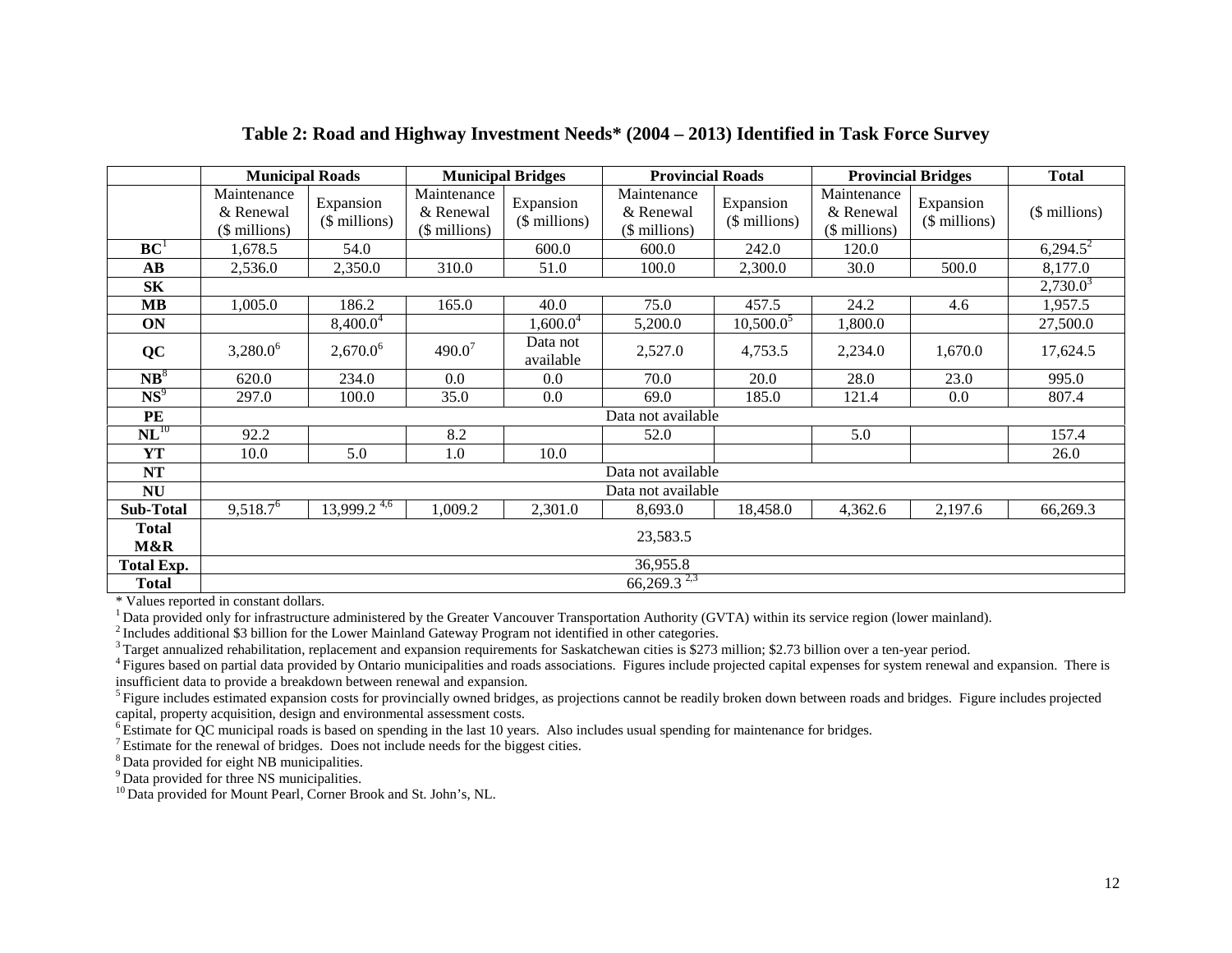The tables reveal considerable differences in the scale of the investment needed in different jurisdictions. It is apparent that in the jurisdictions with the largest cities the investment required is much larger than in jurisdictions with smaller cities. For example, in Ontario, investment required in just the next four years to maintain, renew and expand transit infrastructure, rolling stock and technology will exceed \$10 billion. In New Brunswick, investment needed in transit is estimated to be nearly \$39 million over the next ten years. There, the primary investment needs are replacement of buses and maintenance of transit infrastructure such as garages and bus stop locations with some additional funding required for advanced technology traveler information systems. While there is an order of magnitude difference in dollar value, in proportion to the current resources of the jurisdictions, the needs are similarly significant. Furthermore, the impact of the investment is expected to be important from an economic support and development perspective, regardless of the size of the need or the jurisdiction.

The values included in Tables 1 and 2 are investment needs forecast for the next ten years; it should be emphasized that the tables do not identify planned expenditures. Governments have invested and will continue to invest in urban areas and some of the identified need will be met by current and expected budgets. However, there is an expected shortfall or deficit in infrastructure funding as the need exceeds current funding capacity. Various sources have attempted to quantify the extent of the deficit, and despite differences in approaches, without exception, the value of the estimated deficit is substantial. Key studies and the infrastructure deficit estimates they offer are highlighted below.

Arguably the most frequently cited report regarding the infrastructure deficit, the *Report on the State of Municipal Infrastructure in Canada* (Federation of Canadian Municipalities and McGill University, 1996)*,* presents information collected by survey on the state of Canadian municipal infrastructure (including transportation, water and wastewater systems and community social service facilities). Based on responses from municipalities, the cost to bring infrastructure to an acceptable level was estimated to be nearly \$44 billion for the whole country. The study estimated the transportation (transit, roads, bridges, sidewalks, curbs) deficit represents 33% of the total, or \$14.4 billion for Canada.

Forecasting from the 1996 FCM/McGill study, the *Civil Infrastructure Systems Technology Road Map* (Canadian Society for Civil Engineering, 2003) estimates that the investment currently required to rehabilitate municipal infrastructure is \$57 billion, which if left unchecked could rise to more than \$110 billion by 2027.

A *Capital Question – Infrastructure in Western Canada's Big Six* (Vander Ploeg, 2003) attempted to determine how realistic other estimates of infrastructure deficits might be. This study examined the degree to which spending on public capital has fallen based on an historical review of local government capital flows (1961-2000). The study concluded that "many of the measures of reduced capital spending by local governments do not appear to be completely at odds with estimates of the municipal infrastructure debt, which depend on the time they were made and range anywhere from \$40 to \$60 billion. While the estimates are somewhat higher, they are not completely out of the ballpark."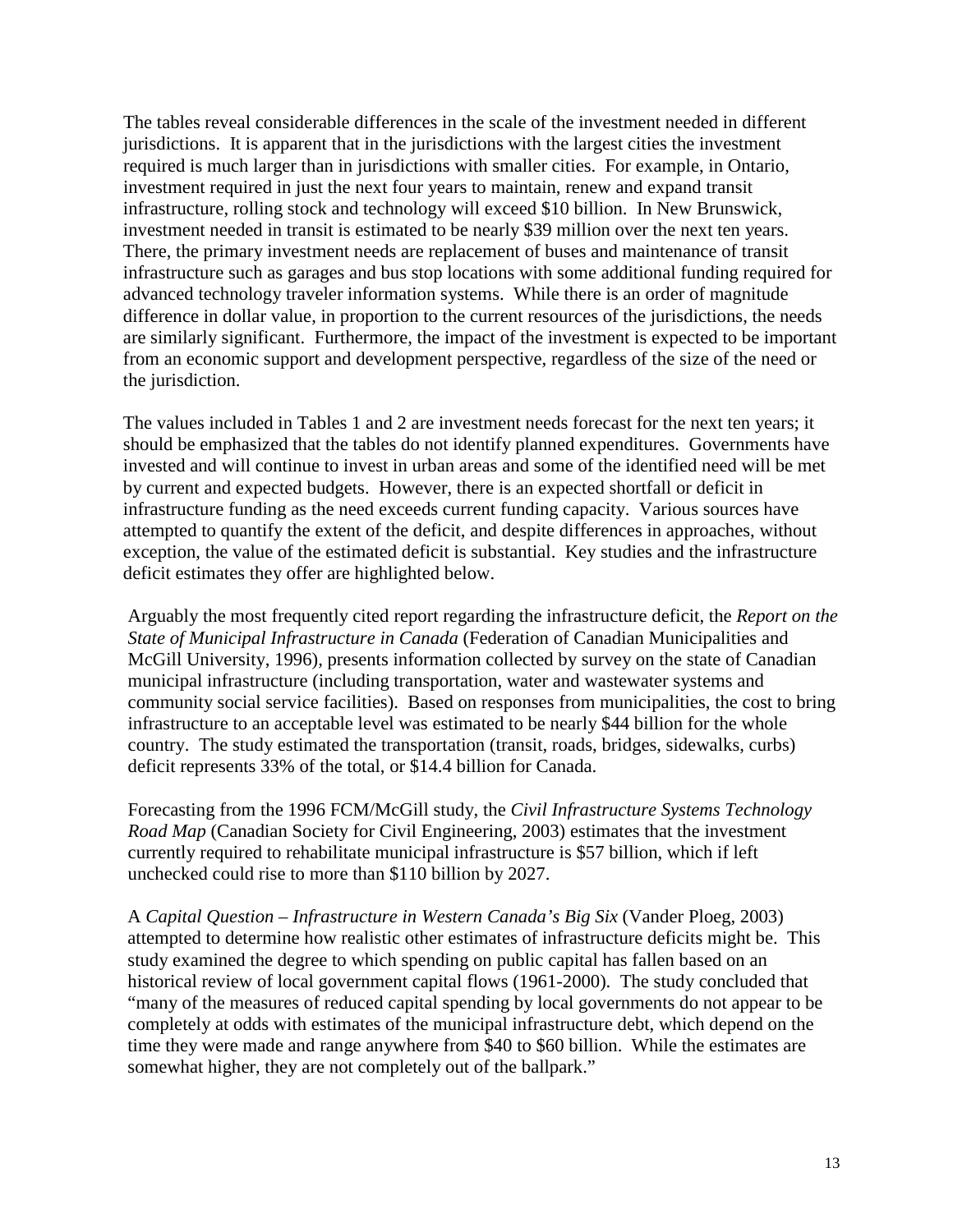In a comprehensive 2003 survey of its transit system members, CUTA collected detailed estimates of capital infrastructure needs for the next five years. The survey, summarized in *Report on a Survey of Transit Infrastructure Needs for the Period 2004 – 2008* (CUTA, 2004), found an estimated \$21 billion will be required for transit infrastructure, including rolling stock, between 2004 and 2008. Of that total, just over \$12 billion was reported as part of the transit systems' current plans, and nearly \$9 billion was identified as only possible with new, external sources of funding.

## **Funding and Governance for Urban Transportation in Canada**

It is abundantly clear from the work of the Task Force and many others that the infrastructure needs in urban areas are very large. Urban areas are important and meeting those needs through new investment, especially in urban transportation, is critical to support cities and communities in pursuit of economic, social and environmental goals. However, the infrastructure needs exceed the funding capacity of traditional partners – the users, the municipalities and provincial governments. New sources of funding and innovative funding arrangements must be found in order to address the substantial needs within urban areas. The federal government has committed to a "New Deal" for cities and communities that would include new funding and a new partnership with provincial and territorial governments in collaboration with municipal governments. While the details of the deal have yet to be revealed, the Task Force has identified two key considerations that must be resolved in the establishment of a "New Deal". These are funding arrangements and governance matters.

## *Current Models*

Current governance models and sources of funding for urban road infrastructure and transit were identified in the second survey conducted by the Task Force. The survey results are based on information for 2002-03. Summary information is offered below.

Funding for urban road infrastructure in municipal areas varies by jurisdiction. For the most part, the major sources of revenue are municipal and provincial governments, with contributions provided by the federal government in only some cases. Some jurisdictions are examining the potential of private sector investment and public-private partnerships to fund and operate new infrastructure. User fees, or tolling, are also being adopted in some jurisdictions to pay for needed new infrastructure. In Alberta, funding assistance equivalent to 5 cents per litre of gas sold is allocated for transportation capital projects in Edmonton and Calgary; the cities are responsible for establishing priorities relative to roads and transit.

Funding for urban transit also varies greatly from one province to another, as depicted in Table 3. In some provinces, urban transit is the exclusive responsibility of municipalities and fare revenues and municipal funding are the sole sources of transit funding. In other provinces, government support directly targets capital expenditures and operation of services while in other cases the provinces do not systematically pay direct subsidies for capital or operating expenditures, favouring other modes of financing such as unconditional grant allocations. Some provinces also assume direct responsibilities for services. This is the case in Ontario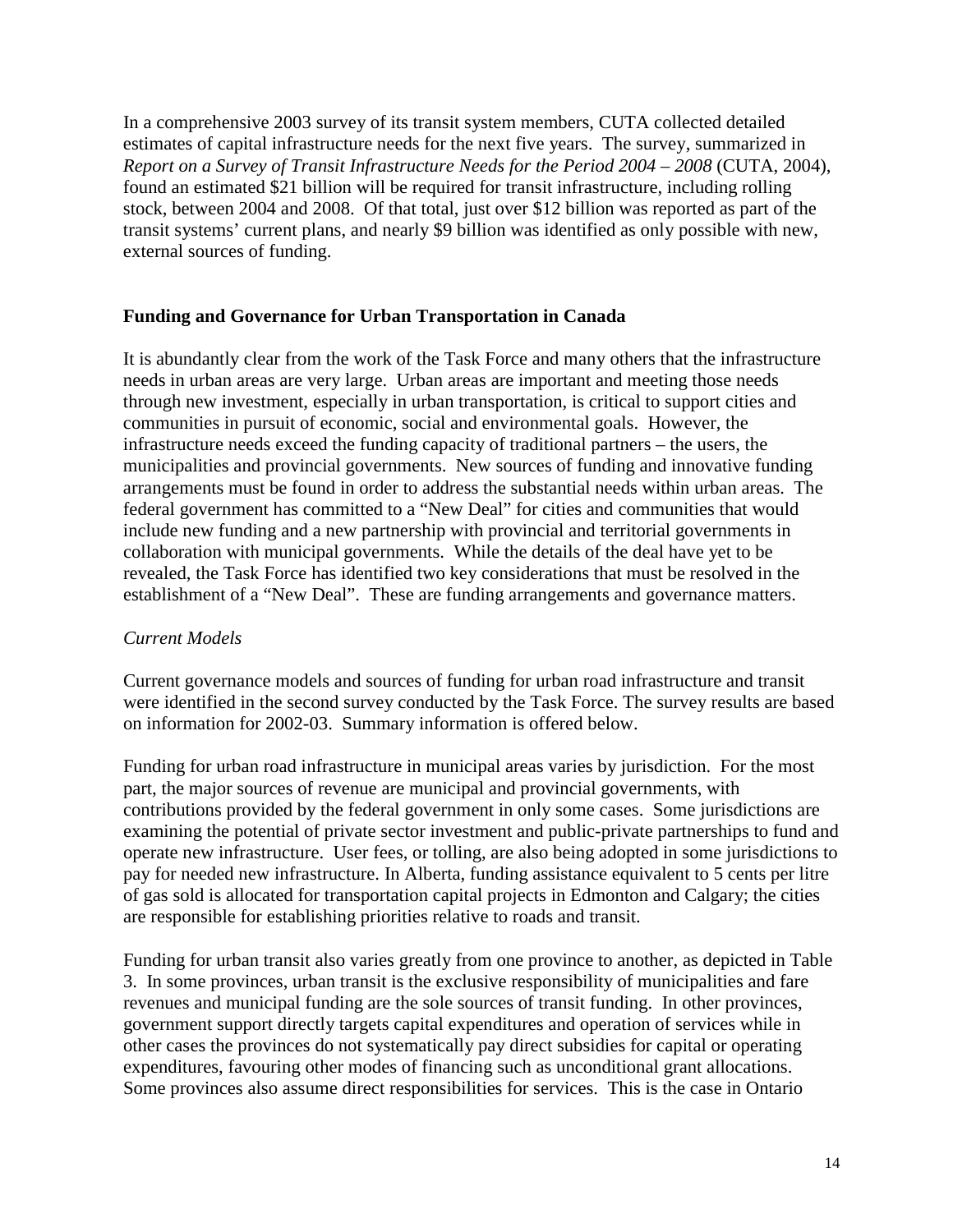where the provincial government recently took back responsibility for GO (Government of Ontario) Transit. Four provinces (British Columbia, Alberta, Ontario, Québec) have established financing formulae that involve the collection of motorists' fees or fuel taxes that are then dedicated to public transit and transportation. In BC, a dedicated tax of 11.5 cents per litre on fuel sold within the Greater Vancouver Regional District is directed toward transportation. In October 2004, Ontario began transferring one cent per litre of its provincial gas tax for transit capital projects across the province. This transfer will increase to one and a half cents per litre in October 2005 and two cents per litre in October 2006. This will impact the provincial funding share for public transit in Ontario.

|                    | <b>Current Percentage Share</b> |                  |                             |                |  |  |  |
|--------------------|---------------------------------|------------------|-----------------------------|----------------|--|--|--|
|                    | Fare                            | <b>Municipal</b> | <b>Provincial</b>           | Federal        |  |  |  |
|                    | <b>Revenue</b>                  | <b>Funding</b>   | <b>Funding</b>              | <b>Funding</b> |  |  |  |
| BC                 | 39.0                            | See note below   | 0.0                         |                |  |  |  |
| <b>AB</b>          | 0.0 / 50.0 <sup>2</sup>         | $30.0 / 50.0^2$  | $70.0^3 / 0.0^2$            | 0.0            |  |  |  |
| $SK^4$             | 32.5                            | 56.5             | 3.8                         | 0.0            |  |  |  |
| $\mathbf{MB}^5$    | 22.4                            | 42.4             | 35.1                        | 0.0            |  |  |  |
| $ON^6$             | 54.0                            | 31.0             | 12.0                        | 3.0            |  |  |  |
| QC                 | 40.0                            | 37.0             | 23.0'                       | 0.0            |  |  |  |
| $NB^8$             | 55.0                            | 45.0             | See note below <sup>9</sup> | 0.0            |  |  |  |
| <b>NS</b>          | 58.0                            | 42.0             | 0.0                         | 0.0            |  |  |  |
| PE                 | Data not available              |                  |                             |                |  |  |  |
| $\mathbf{NL}^{10}$ | 50.0 / 60.0                     | 50.0 / 40.0      | 0.0                         | 0.0            |  |  |  |
| <b>YT</b>          | 25.0                            | 75.0             | 0.0                         | 0.0            |  |  |  |
| <b>NT</b>          | Data not available              |                  |                             |                |  |  |  |

## **Table 3. Current Shares (2002-03) of Public Transit Funding (Operating and Capital) Identified in Task Force Survey**

<sup>1</sup> The range of funding sources available to the Greater Vancouver Transportation Authority is the broadest of any of the major urban regions in the country. Existing sources currently used include transit fares, fuel taxes, sales tax on paid parking, residential/commercial property taxes and BC Hydro levy. Existing sources not currently used but authorized by statute include project tolls, benefiting area taxes, motor vehicle or commuter levies, parking stall taxes.

 $2$  Shares of revenue reported for capital / operating.

<sup>3</sup> Provincial funding derived from fuel tax share.

<sup>4</sup> Information (from 2003) is for the cities of Regina and Saskatoon combined. Other revenue (advertising, charters, etc.) of 3.9% is reported. Provincial funding is dedicated to special needs transit.

5 Information is for the cities of Brandon, Thompson and Flin Flon combined. In Winnipeg, fare revenue supports approximately 60% of annual operating costs. The City funds the majority (78.4%) of bus replacements. The Province contributes (21.6%) to annual bus replacement costs and an operating grant in the order of \$17.0 million per year.

 $6$  Total shares of operating and capital expenditures on transit systems including GO Transit, for which the province funds 100 per cent of base capital and operating subsidy. This data does not reflect the impact of the Ontario Government's commitment to make two cents per litre of the existing provincial gas tax available for public transit. This began with one cent per litre in October 2004, increasing to one and a half cents per litre in October 2005 and two cents per litre in October 2006. Federal government funding of \$62 million was provided to the Toronto Transit Commission in 2002 under the Canada-Ontario Infrastructure Program. Additional funding commitments to transit were made in 2003 and 2004.

<sup>7</sup> Includes provincial contribution of 15.0% and motorists' contribution of 8.1% (tax on vehicle license at \$30/plate). <sup>8</sup> Shares vary by municipality.

<sup>9</sup> Provincial funding is provided indirectly through the unconditional grant formula to municipalities. <sup>10</sup> Shares vary by municipality. Data reported for St. John's / Corner Brook.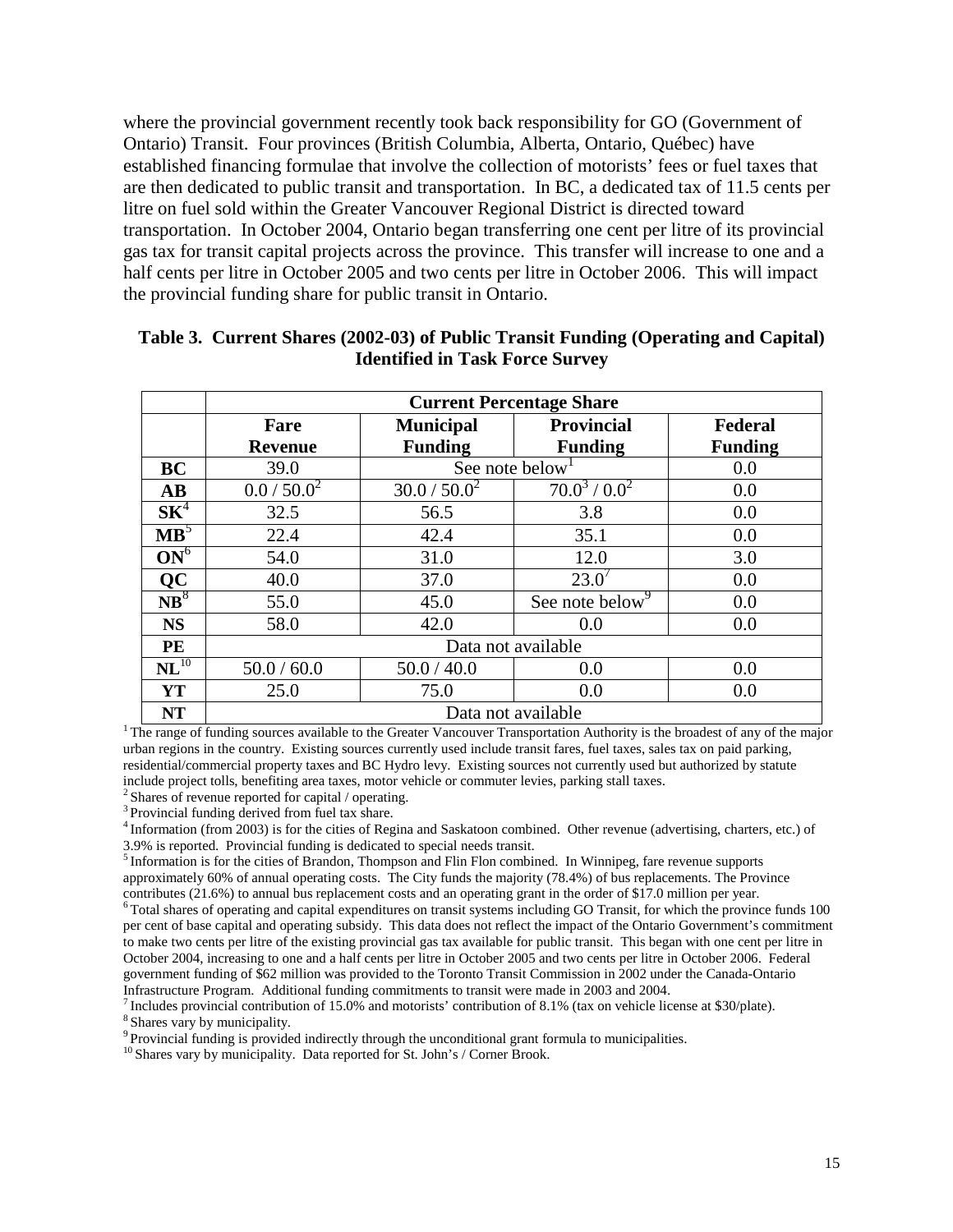Several jurisdictions have created, or are beginning to consider the creation of, local transportation authorities to provide public transportation services within major municipalities. For example, in British Columbia there are two agencies that are charged with providing transit services. BC Transit is the provincial Crown Corporation charged with providing public transportation throughout the province outside of Greater Vancouver. In addition to managing and operating the Victoria Regional Transit System, BC Transit plans, funds, manages, markets and contracts for transit systems in 50 BC municipalities. Within the Greater Vancouver region, transportation is the responsibility of the Greater Vancouver Transportation Authority, known as TransLink. TransLink was established in 1999 to champion improvements to the Greater Vancouver regional transportation network. To accomplish this, TransLink has not only improved transit services, but also provided improvements to the entire transportation network through major roadway improvements, signal and intersection upgrades, and pedestrian and bicycle facilities. Transit services provided by TransLink include not only bus service but also SkyTrain, SeaBus and West Coast express commuter rail. TransLink also operates the AirCare emission testing for the lower mainland and supports transportation demand management for the region.

Ontario will be establishing a Greater Toronto Transportation Authority (GTTA) to bring a region-wide approach to identify and meet transit needs in the Greater Toronto Area, the most populous urban region in Canada.

In Nova Scotia, the provincial government and the Halifax Regional Municipality have initiated discussions regarding the establishment of a Capital Transportation Authority to help resolve the growing traffic/transportation related problems resulting from the growing urban population.

## *New Opportunities*

The federal government has proposed a "New Deal" for cities and communities, which would include sharing a portion of federal gas taxes with provinces and municipalities for investment in urban transportation and other infrastructure. In a survey, provinces and territories said that any federal funding must be:

- New to urban areas. The capacity of the traditional funding partners has been exceeded and a net new revenue source for urban infrastructure is critical. These funds would be a new source of funding for provincial and municipal governments. It is an important principle from the federal perspective that provincial/territorial governments not reduce their funding to municipalities as a consequence of new federal investment.
- Long-term, stable and sustainable. These characteristics are necessary to allow jurisdictions to undertake longer term planning and strategic investment in urban areas.
- Equitable, flexible and balanced. Funding should account for local needs and priorities and new funding should not be at the expense of investment in rural areas.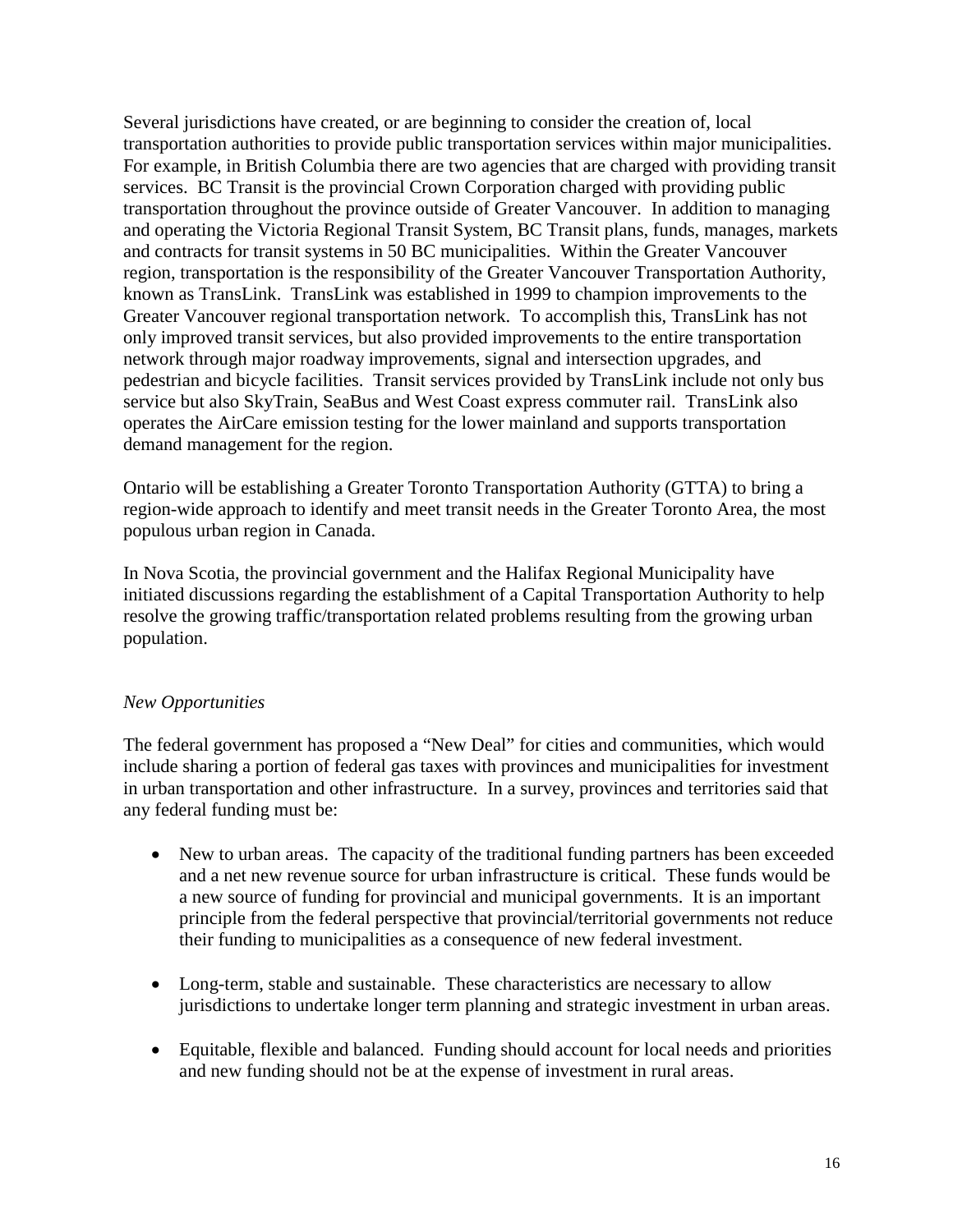• Combined with good governance. Funding should be complemented by a governance structure that ensures coordinated planning with a responsible, accountable, transparent framework for all levels of government and independent transportation authorities.

An obvious potential new source of funding would be a share of the federal fuel excise tax. The provincial and territorial governments have long argued that a portion of this tax should be returned to them for investment in the national highway system. It would be a logical extension to direct a share of the tax to urban infrastructure, primarily for investment in transportation and transit.

The federal government has already committed to a rebate on the goods and services tax for municipalities and this represents another means to reduce the burden on municipal governments and allow room for new investment in urban infrastructure.

Existing capital funding program partnerships should be continued and new ones should also be established. Even with tax rebates and revenue sharing, there will continue to be tremendous need for investment and there will always be strategic projects where additional federal investment will be essential.

Various possible sources of revenue and innovative mechanisms to support urban transportation infrastructure investment needs should be investigated, including, but not limited to:

- Program spending
- Fuel tax sharing
- Dedicated taxes
- User charges
- Public-private partnerships

As well, financial tools, such as tax breaks (for example, tax exemptions for employer-provided transit benefits), can encourage sustainable transportation infrastructure.

Finally, in making its 2004 pre-budget submission, the Federation of Canadian Municipalities noted that the focus should remain on outcomes, not mechanisms for funding urban infrastructure. It is recognized that the funding decision will be the product of an intergovernmental negotiation that involves many ministries and departments at both the provincial and federal levels. The emphasis, regardless of mechanism, must be on securing reliable, long-term, net new revenue sources adequate to meet the growing needs in urban areas.

# *Other Opportunities for Collaboration*

In addition to investing in transit and the urban road system, there is an array of other measures beyond investment that all orders of government have at their disposal (either individually or in partnership), which could support and promote sustainable urban transportation. These include, but are not limited to: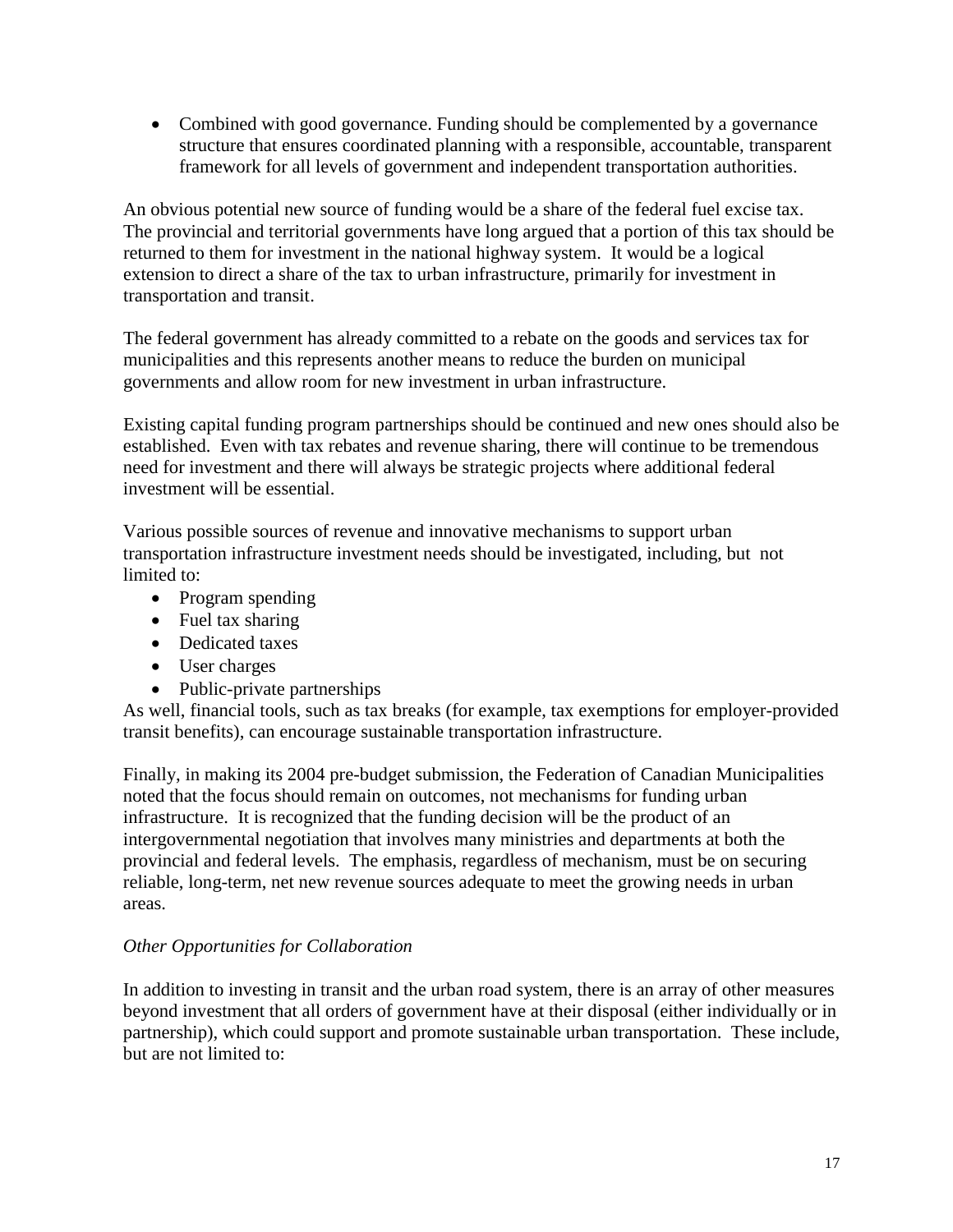- implementing supportive measures/tools for both freight and passenger transportation, such as transportation demand management (TDM) and intelligent transportation system (ITS) technologies to optimize system capacity,
- implementing and where possible integrating sustainable regional land use and transportation planning strategies,
- adopting policies to reduce single occupant vehicle use,
- pursuing enabling measures, in support of sustainable urban transportation, such as knowledge and capacity building, data gathering and information dissemination, legislation/bylaws, regulations, standards, location of government employees and other "employer" considerations, and fiscal measures,
- improving modal integration (passenger and freight) to provide seamless transitions between modes and improve the sustainability, efficiency and effectiveness of the entire transportation system.

Jurisdictions responding to the task force survey provided information on innovative practices including approaches to planning, governance, service delivery, procurement, and accrual accounting. There is great potential for collaboration amongst orders of government on such approaches, which should be explored in more detail.

# **Key Principles for Effective Partnership**

The challenges faced by urban areas call for new funding and better ways to collaborate amongst orders of governments. In the document *Partnering for the Future – A Transportation Vision for Canada* (2002), the provinces and territories emphasized the importance of working in partnership with the federal government, with the collaboration of municipal and private sector partners to build the best possible transportation system that:

- Supports economic and social growth and competitiveness.
- Is accessible, integrated, efficient and affordable.
- Offers maximum flexibility of choice.
- Is safe and secure and sensitive to our environment.

In the context of addressing urban transportation issues, the Task Force has debated a series of principles that should guide an effective partnership amongst orders of government. These are stated below with comments reflecting the support expressed by seven provincial respondents (Alberta, British Columbia, New Brunswick, Newfoundland and Labrador, Nova Scotia, Ontario and Saskatchewan) and the federal representative on the Task Force.

# *Unanimous Agreement*

- Federal programs should respect provincial and territorial jurisdiction and planning priorities.
	- $\triangleright$  Unanimously agreed by provincial respondents.
	- ¾ Transport Canada noted that the federal government has indicated a "New Deal" for communities would require provincial and territorial acceptance.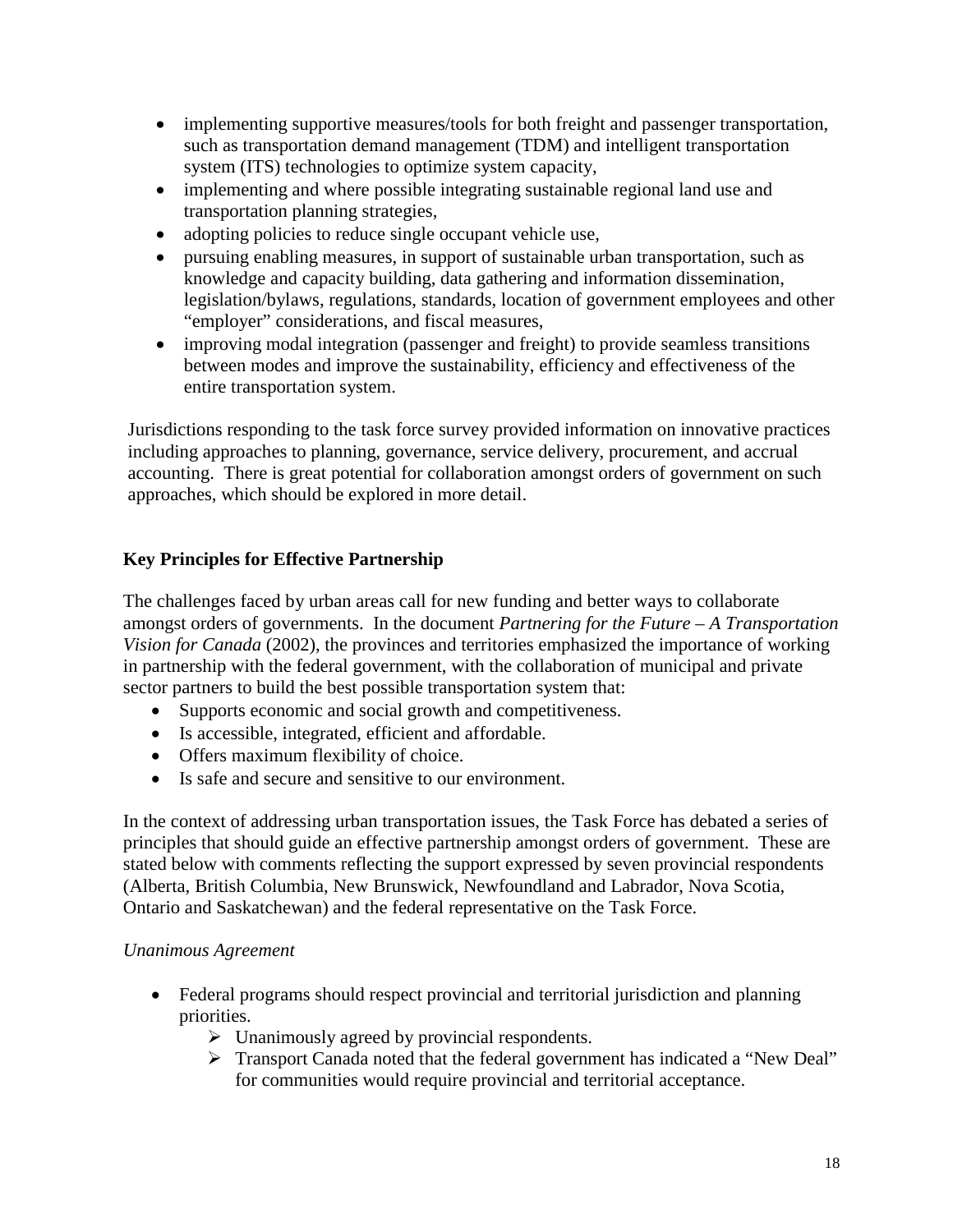- Federal funding programs should not be contingent upon matching funding from provinces and territories.
	- $\triangleright$  Unanimously agreed by provincial respondents.
	- ¾ Transport Canada could not comment whether future federal funding programs would be contingent upon matching funding.
- There should be flexibility in program designs to allow for tri-partite (federalprovincial/territorial – municipal), bilateral (federal-provincial/territorial), and direct programs (federal-municipal) based on the needs of the individual provinces and territories.
	- $\triangleright$  Unanimously agreed.
	- $\triangleright$  One respondent remarked that in complex, larger urban environments direct federal-municipal agreements may not be appropriate.
	- $\triangleright$  One respondent recommended that a formal committee be established to ensure coherent guidelines and framework.

# *General Agreement*

- The federal government should commit to long-term funding of urban transportation infrastructure in Canada.
	- $\triangleright$  Generally agreed.
	- $\triangleright$  One respondent suggested the statement should refer to all, not only urban, transportation.
	- $\triangleright$  One respondent observed that the federal government should approach such a commitment with caution. While urban infrastructure is currently a pressing issue, other priorities will emerge.
- All provinces and territories should negotiate a national urban transportation infrastructure program with the federal government, with jurisdiction-specific agreements negotiated bilaterally.
	- $\triangleright$  Generally agreed.
	- $\triangleright$  One respondent noted that it may be difficult to negotiate a federal/provincialterritorial framework agreement and that bilateral agreements may be more achievable.
- Allocation of funding among provinces and territories should meet national objectives such as economic competitiveness, trade expansion, and environmental sustainability.
	- $\triangleright$  Generally agreed.
	- ¾ Provincial respondents remarked this statement could be supported as long as the national objectives are sufficiently broad in scope and are consistent with provincial objectives.
	- ¾ Respondents recommend the words "and provincial" or "and regional" be added after the word "national" in the statement.
- Urban transportation funding should be directed to priorities identified in provincial and territorial infrastructure plans and strategies.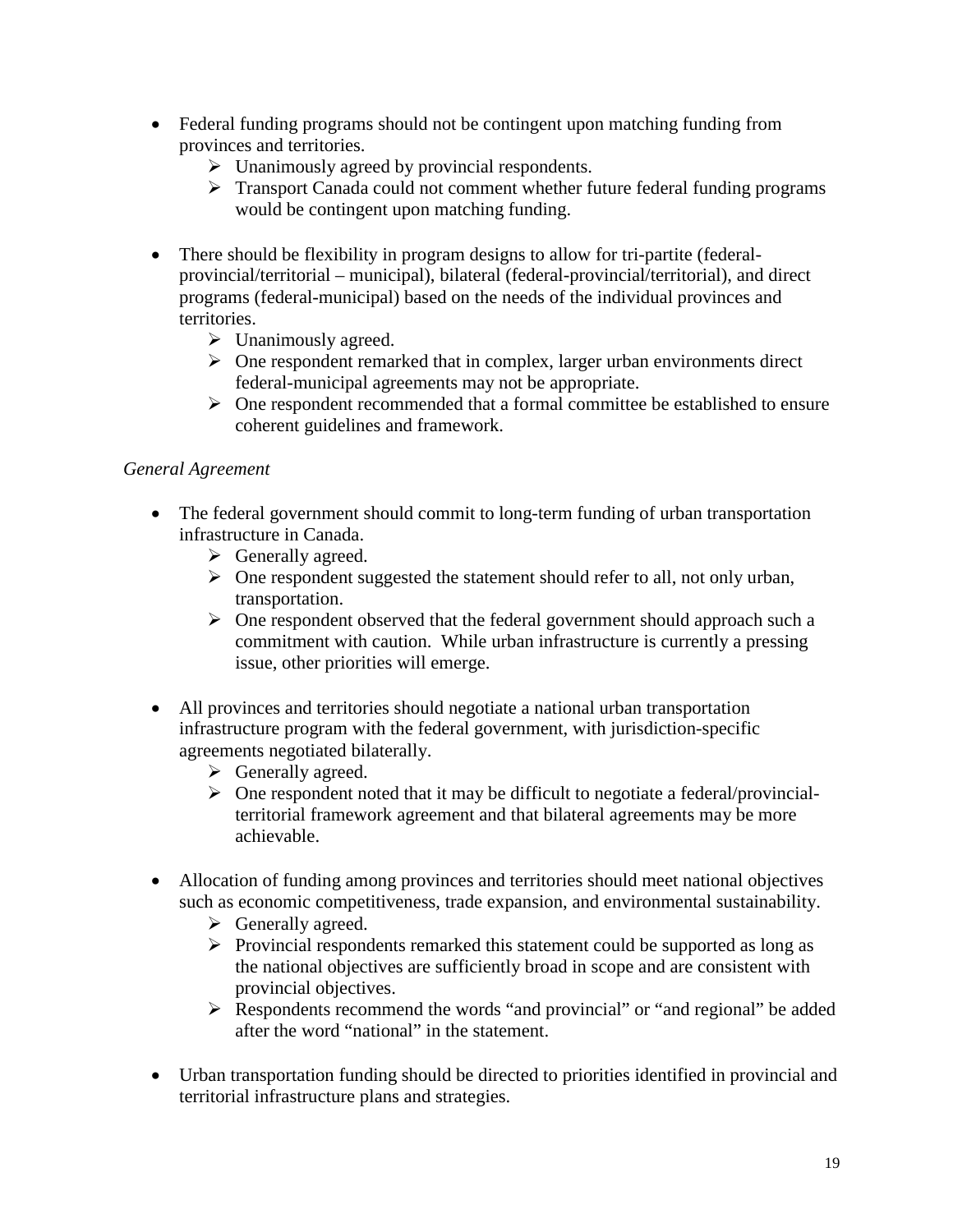- $\triangleright$  Generally agreed by provincial respondents.
- $\triangleright$  In at least one jurisdiction, cities set their own priorities.
- $\triangleright$  One respondent added that intergovernmental negotiation and cooperation involving urban municipal representatives is possible although it may be necessary to sign agreements only between the federal and provincial/territorial governments.
- ¾ One respondent recommended the statement be changed to read "Urban transportation funding should be directed to priorities identified in a tri-partite or bilateral (provincial-municipal) process."
- $\triangleright$  Transport Canada remarked that federal funding for urban transportation should support national objectives and complement provincial/territorial, regional and municipal plans reflecting agreed sustainable parameters.

## *Mixed Views*

- Provinces and territories should have the flexibility to reallocate urban transportation funding to areas not covered under any new transportation infrastructure program.
	- $\triangleright$  Generally agreed.
	- $\triangleright$  One respondent disagreed.
	- $\triangleright$  One respondent added that provinces and territories should have the flexibility to identify urban transportation projects servicing inter-urban routes including provincial transportation infrastructure within or leading to urban centres.
	- $\triangleright$  One respondent recommended that each provincial and territorial government should determine the detailed program design and mix best suited to its own needs and circumstances to meet agreed objectives. A provincial/territorial government, which does not require the total transfer to fulfill the agreed objectives, should be able to reinvest additional funds in the same or a related priority area.
	- $\triangleright$  Transport Canada commented that projects would be expected to comply with established parameters of funding programs.
- Allocation of funding among provinces and territories should be equitable and based on a per capita formula.
	- $\triangleright$  Generally agreed although there was some disagreement with using a per capita funding formula.
	- $\triangleright$  One respondent recommended that funding be allocated based on a relative portion of the gas tax collected from each province.
	- $\triangleright$  One respondent noted that a per capita formula is a good start but it may be in the national interest to make additional strategic investments in regions that make a disproportionate contribution to Canada's gross domestic product.
	- $\triangleright$  One respondent remarked that the allocation must ensure that smaller urban centres receive their fair share of funding to invest in strategic transportation projects.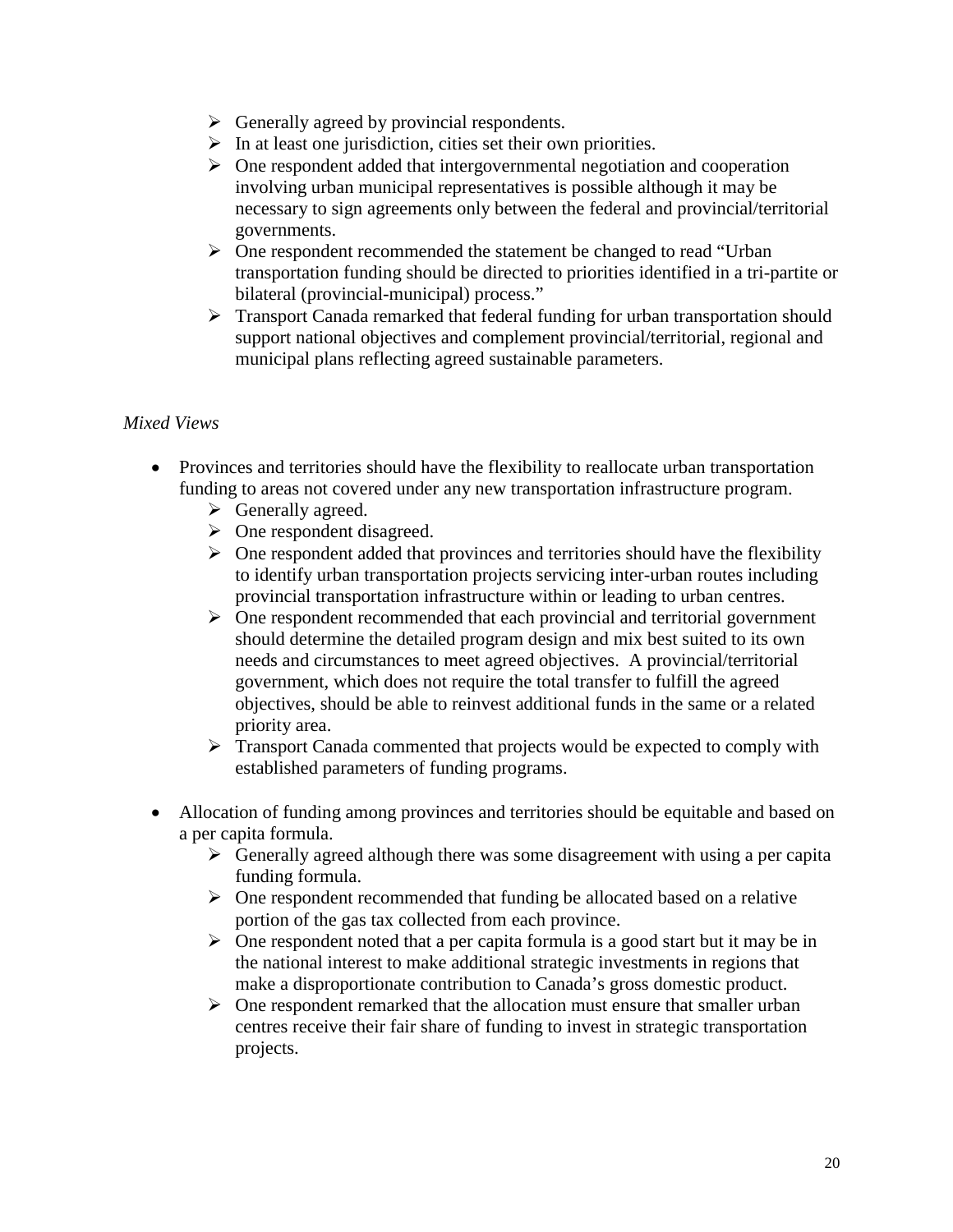- The federal government should financially support urban transportation infrastructure to meet economic, social, and environmental goals in large urban centres and the essentially social mission of transportation in smaller cities.
	- $\triangleright$  General agreement although four respondents disagreed with the notion that transportation in smaller centres is essentially for social missions and recommended the statement be changed to read, "the federal government should financially support urban transportation infrastructure to meet economic, social, and environmental goals in all urban centres."
	- $\triangleright$  One respondent recommended that the federal and provincial governments should influence the investment so that federal and provincial visions for economic growth, social programs, and environmental targets are considered and incorporated.
- The largest portion of federal gas tax revenues should be reallocated specifically to projects improving urban transportation.
	- $\triangleright$  Five of eight provincial respondents disagreed with this statement.
	- $\triangleright$  It was remarked that dollars should be allocated to areas of the greatest strategic importance or where there is a demonstrable need to remedy deficiencies.
	- $\triangleright$  One respondent recommended a balance between large urban centres, small urban centres and the provincial transportation network, suggesting the largest portion of federal fuel tax should be directed towards highways.
	- $\triangleright$  One respondent urged the federal government to vacate the federal fuel tax since it has no jurisdiction over municipal infrastructure.
	- $\triangleright$  Transport Canada indicated that the means to provide federal funding remains to be determined; it is the purview of the Department of Finance.

# **Recommendations**

Emerging from the needs, priorities and principles discussed above, the Task Force has identified a set of recommendations that should be considered by all governments. The recommendations received the endorsement of the Council of Ministers Responsible for Transportation and Highway Safety in September 2004.

- **1. Recognizing the importance of urban areas, the federal government should provide sustainable, predictable, long-term funding to support urban transportation investment.**
- **2. All orders of government must recognize that amongst competing urban infrastructure needs, the specific needs of transportation, including transit, are significant and merit a proportional share of new investment.**
- **3. Governments must take action to improve transportation and travel time for freight and passengers in urban areas through increased investment, transportation demand management, improved planning processes and the use of advanced technology.**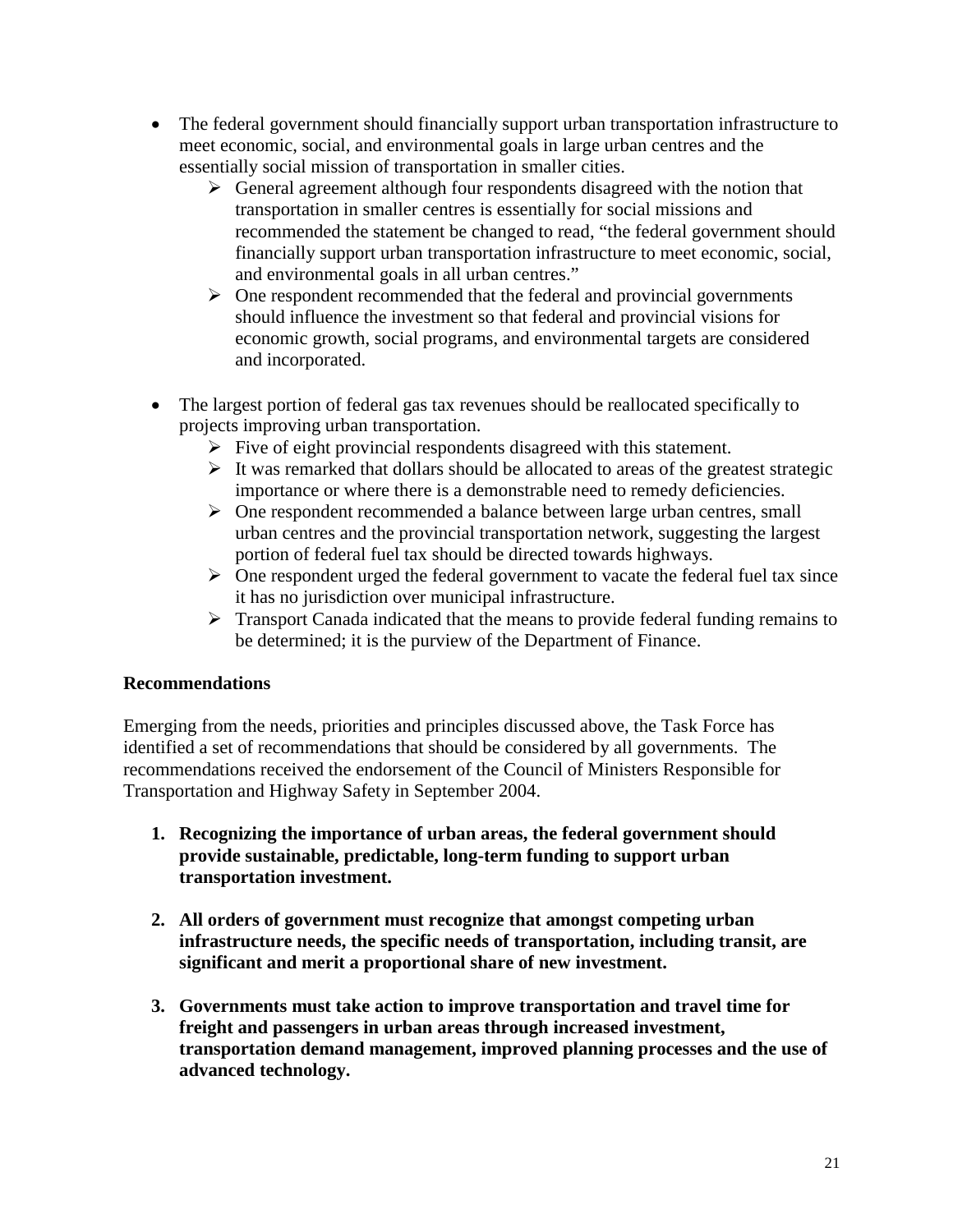- **4. While respecting provincial and territorial jurisdiction and planning priorities, all orders of government must find ways to work together more effectively to improve transportation and mobility in urban areas. Opportunities for collaboration beyond funding partnerships should be explored.**
- **5. All governments should pursue opportunities to promote awareness of the importance of sustainable urban transportation and transportation choices to the economy, the environment and social lives of Canadians.**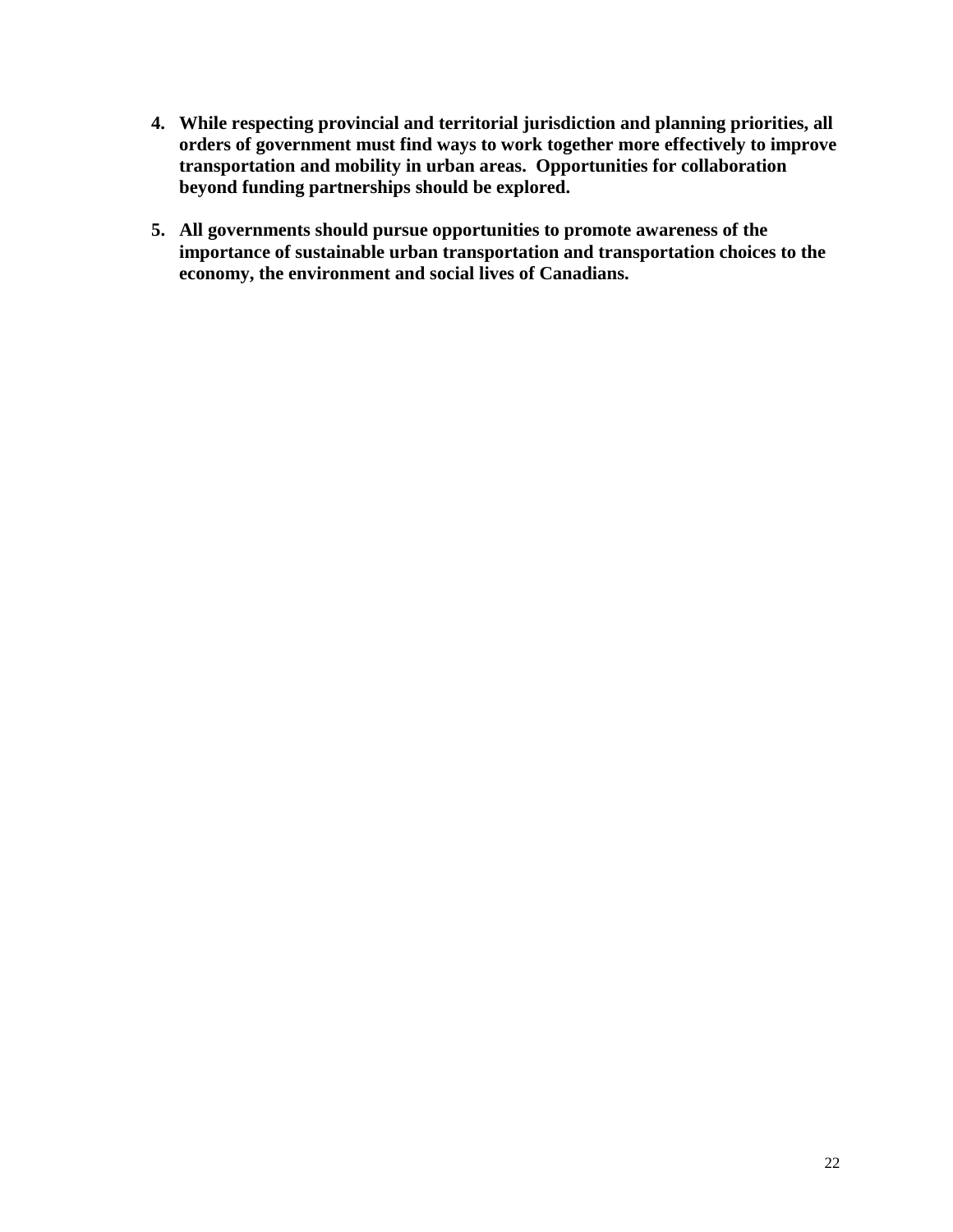## **References**

Canadian Council for Public Private Partnerships, 1998. *National Opinion Survey: Building Effective Partnerships.* Canadian Council for Public-Private Partnerships, Toronto, ON.

Kennedy, C.A., and B.J. Adams, 2004. *The Cost of Deferred Maintenance.* Presented at the 32<sup>nd</sup> Annual General Conference of the Canadian Society for Civil Engineering, Saskatoon, SK.

Canadian Society for Civil Engineering, Canadian Council of Professional Engineers, the Canadian Public Works Association, National Research Council of Canada, 2003. *Civil Infrastructure Systems Technology Road Map 2003-2013 – A National Consensus on Preserving Canadian Community Lifelines.* Canadian Society for Civil Engineering, Montreal, QC.

Canadian Urban Transit Association, 2003. *Transit Means Business: The Economic Case for Public Transit in Canada.* Issue Paper 5. Canadian Urban Transit Association, Toronto, ON.

Canadian Urban Transit Association, 2004. *Report on a Survey of Transit Infrastructure Needs for the Period 2004-2008.* Canadian Urban Transit Association, Toronto, ON.

Federation of Canadian Municipalities and McGill University, 1996. *Report on the State of Municipal Infrastructure in Canada.* Federation of Canadian Municipalities, Ottawa, ON.

Federation of Canadian Municipalities, 2004. *A New Deal for Community Prosperity and Well Being.* Federation of Canadian Municipalities, Ottawa, ON.

Harchaoui, Tarek, Faouzi Tarkhani and Paul Warren, 2003. *Public Infrastructure in Canada: Where Do We Stand?* Statistics Canada, Ottawa, ON.

Parsons, Graham, 2003. *Opening the Arteries for Growth Transportation in the Economic and Social Lives of Canadians.* Western Transportation Advisory Council, Vancouver, BC.

Poisson, Yves, Mark Greenan and Cristal Hulley, 2002. *Public Infrastructure in Canada: Status Priorities and Planning.* Public Policy Forum, Ottawa, ON.

Provincial and Territorial Ministers Responsible for Transportation and Highway Safety, 2002. *Partnering for the Future – A Transportation Vision for Canada.* Ottawa, ON.

Transport Canada, 2003. *Straight Ahead, A Vision for Transportation in Canada.* Transport Canada, Ottawa, ON.

Vander Ploeg, Casey, 2003. *A Capital Question – Infrastructure in Western Canada's Big Six.* Canada West Foundation, Calgary, AB.